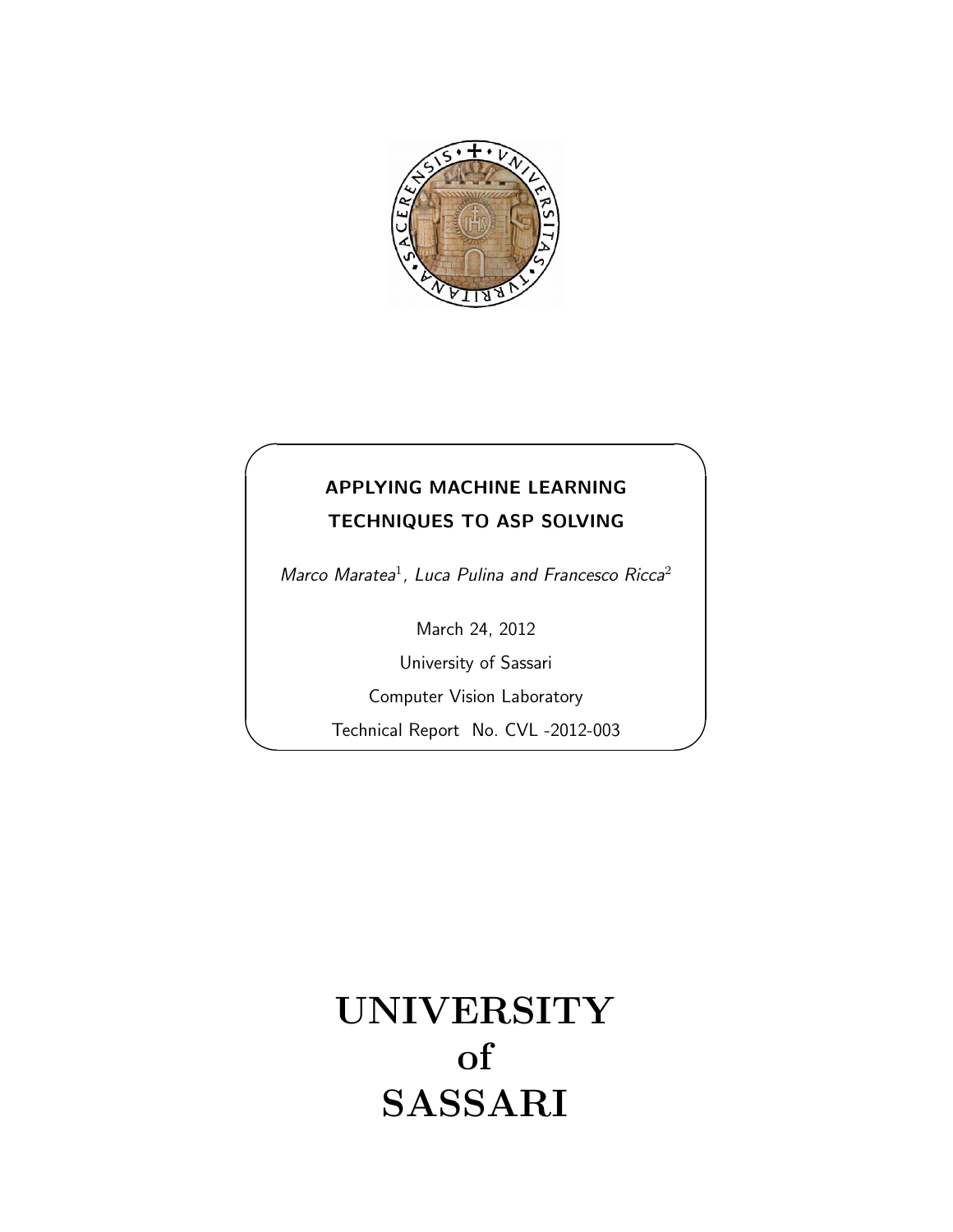# APPLYING MACHINE LEARNING TECHNIQUES TO ASP SOLVING

Marco Maratea<sup>1</sup>, Luca Pulina and Francesco Ricca<sup>2</sup>

# UNIVERSITY of SASSARI

University of Sassari Computer Vision Laboratory Porto Conte Ricerche - Loc. Tramariglio 07041 Alghero (SS) www.uniss.it

March 24, 2012

Technical Report No. CVL -2012-003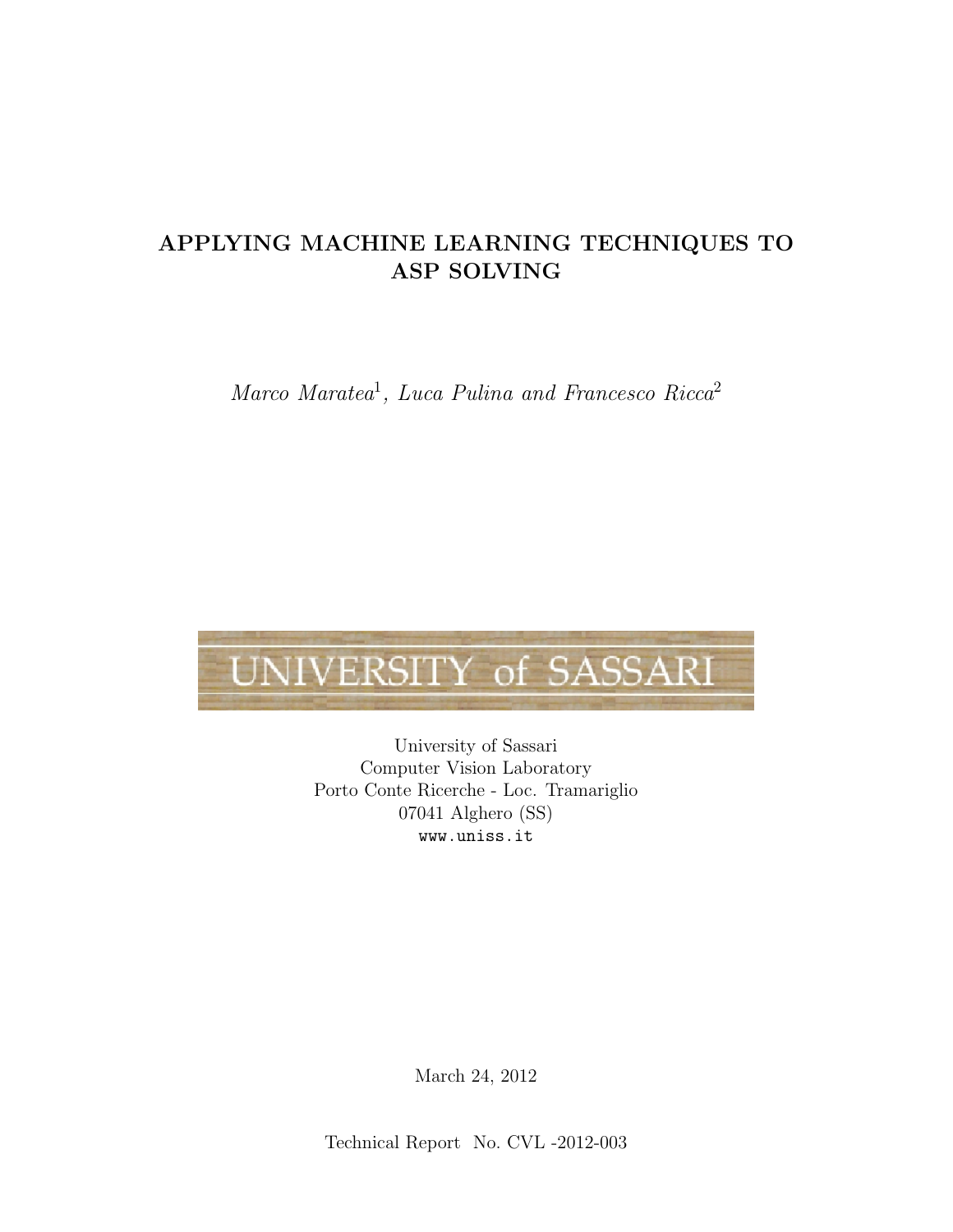#### Abstract

Having in mind the task of improving the solving methods for Answer Set Programming (ASP), there are two usual ways to reach this goal: (i) extending state-of-the-art techniques and ASP solvers, or (ii) designing a new ASP solver from scratch. An alternative to these trends is to build on top of state-of-the-art solvers, and to apply machine learning techniques for choosing automatically the "best" available solver on a per-instance basis.

In this paper we pursue this latter direction. We first define a set of cheap-tocompute syntactic features that characterize several aspects of ASP programs. Then, we apply classification methods that, given the features of the instances in a training set and the solvers performance on these instances, inductively learn algorithm selection strategies to be applied to a test set. We report the results of a number of experiments considering solvers and different training and test sets of instances taken from the ones submitted to the "System Track" of the 3rd ASP competition. Our analysis shows that, by applying machine learning techniques to ASP solving, it is possible to obtain very robust performance: our approach can solve a significantly higher number of instances compared with any solver that entered the 3rd ASP competition.

## 1 Introduction

Having in mind the task of improving the robustness, i.e., the ability to perform well across a wide set of problem domains, and the efficiency, i.e., the quality of solving a high number of instances, of solving methods for Answer Set Programming  $(ASP)$  [14, 30, 33, 29, 15, 3], it is possible to extend existing state-of-the-art techniques implemented in ASP solvers, or design from scratch a new ASP system with powerful techniques and heuristics. An alternative to these trends is to build on top of state-of-the-art solvers, leveraging on a number of efficient ASP systems, e.g., [40, 25, 27, 11, 31, 24, 40], and applying machine learning techniques for inductively choosing, among a set of available ones, the "best" solver on the basis of the characteristics, called features, of the input program. This approach falls in the framework of the algorithm selection problem [38]. Related approaches, following a per-instance selection, have been exploited for solving propositional satisfiability (SAT), e.g., [44], and Quantified SAT (QSAT), e.g., [35] problems. In ASP, an approach for selecting the "best" clasp internal configuration is followed in [10], while another approach that imposes learned heuristics ordering to SMODELS is [2].

In this paper we pursue this direction, and design a multi-engine approach to ASP solving. We first define a set of cheap-to-compute syntactic features that describe several characteristics of ASP programs, paying particular attention to ASP peculiarities.

 $1<sup>1</sup>$ marco@dist.unige.it, DIST, Università degli Studi di Genova, Viale F.Causa 15, 16145 Genova, Italy

 $2$ ricca@mat.unical.it, Dipartimento di Matematica, Università della Calabria, Via P. Bucci, 87030 Rende, Italy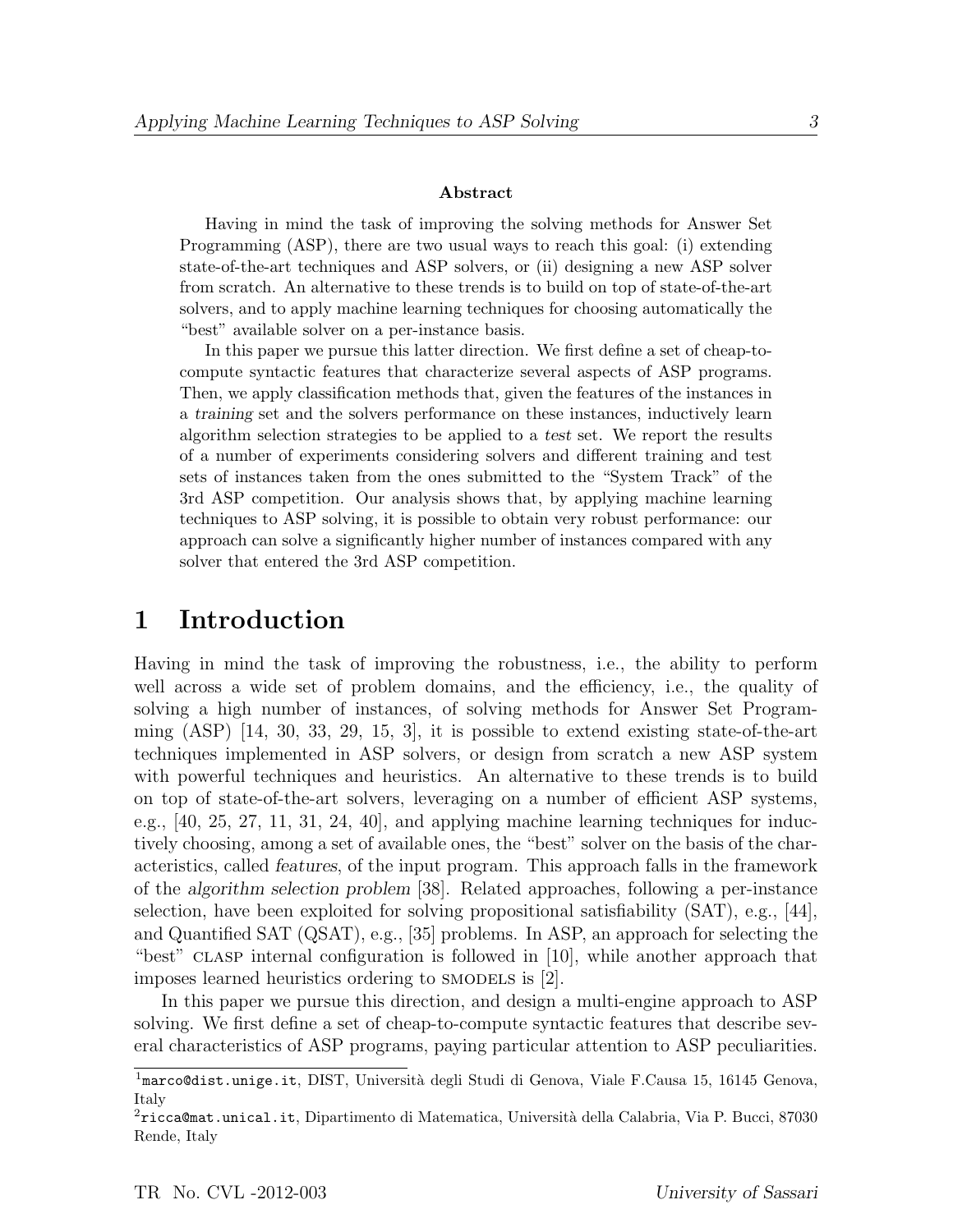We then compute such features for the grounded version of all benchmark submitted to the "System Track" of the 3rd ASP Competition [5] falling in the "NP" and "Beyond  $NP'$  categories of the competition: this track is well suited for our study given that  $(i)$ contains many ASP instances,  $(ii)$  the language specification, ASP-Core, is a common ASP fragment such that *(iii)* many ASP systems can deal with it.

Then, we apply classification methods that, starting from the features of the instances in a training set, and the solvers performance on these instances, inductively learn general algorithm selection strategies to be applied to a test set. We consider five well-known multinomial classification methods, some of them considered in [35]. We perform a number of analyses considering different training and test sets. Our experiments show that it is possible to obtain a very robust performance, by solving a significantly higher number of instances than all the solvers that entered the 3rd ASP competition and DLV [25].

The paper is structured as follow. Section 2 contains preliminaries about ASP and classification methods. Section 3 then describes our benchmarks setting, in terms of dataset and solvers employed. Section 4 defines how features and solvers have been selected, and presents the classification methods employed. Section 5 shows the performance analysis, while Section 6 and 7 end the paper with discussion about related work and conclusions, respectively.

# 2 Preliminaries

In this section we recall some preliminary notions concerning answer set programming and machine learning techniques for algorithm selection.

## 2.1 Answer Set Programming

Answer Set Programming (ASP) [14, 30, 33, 29, 15, 3] is a declarative programming formalism proposed in the area of non-monotonic reasoning and logic programming. The idea of ASP is to represent a given computational problem by a logic program whose answer sets correspond to solutions, and then use a solver to find those solutions [29].

In the following, we recall both the syntax and semantics of ASP. The presented constructs are included in ASP-Core [5], which is the language specification that was originally introduced in the 3rd ASP Competition [5] as well as the one employed in our experiments (see Section 3). Hereafter, we assume the reader is familiar with logic programming conventions, and refer the reader to [15, 3, 13] for complementary introductory material on ASP, and to [4] for obtaining the full specification of ASP-Core.

**Syntax.** A variable or a constant is a *term*. An *atom* is  $p(t_1, ..., t_n)$ , where p is a predicate of arity n and  $t_1, ..., t_n$  are terms. A literal is either a positive literal p or a negative literal not p, where p is an atom. A *(disjunctive)* rule r is of the form:

 $a_1 \vee \cdots \vee a_n := b_1, \cdots, b_k$ , not  $b_{k+1}, \cdots$ , not  $b_m$ .

TR No. CVL -2012-003 University of Sassari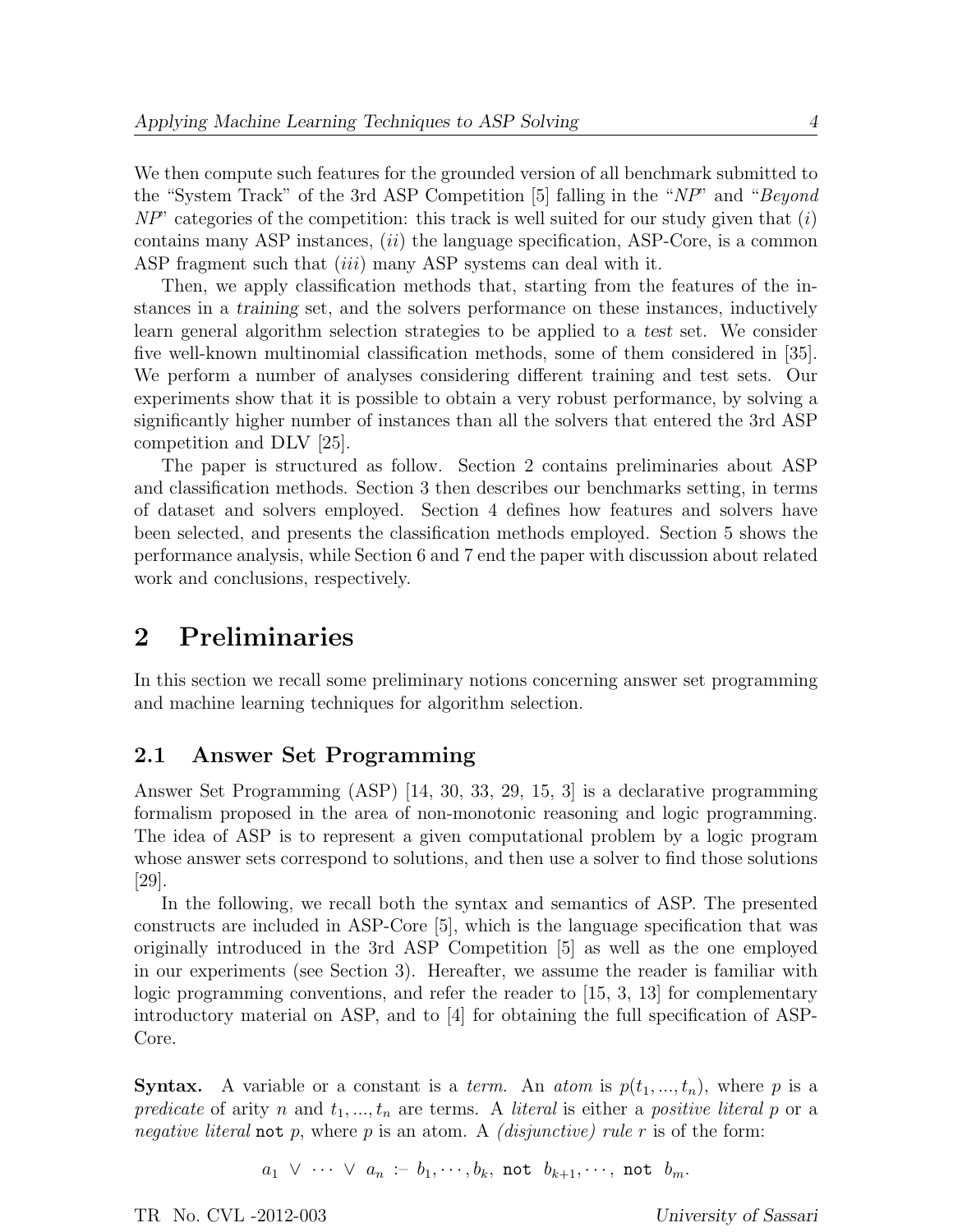where  $a_1, \ldots, a_n, b_1, \ldots, b_m$  are atoms. The disjunction  $a_1 \vee \ldots \vee a_n$  is the head of r, while the conjunction  $b_1, \ldots, b_k$ , not  $b_{k+1}, \ldots$ , not  $b_m$  is the body of r. We denote by  $H(r)$  the set of atoms occurring in the head of r, and we denote by  $B(r)$  the set of body literals. A rule s.t.  $|H(r)| = 1$  (i.e.,  $n = 1$ ) is called a *normal rule*; if the body is empty (i.e.,  $k = m = 0$ ) it is called a *fact* (and the :- sign is omitted); if  $|H(r)| = 0$ (i.e.,  $n = 0$ ) is called a *constraint*. A rule r is safe if each variable appearing in r appears also in some positive body literal of r.

An ASP program  $\mathcal P$  is a finite set of safe rules. A not-free (resp.,  $\vee$ -free) program is called positive (resp., normal). A term, an atom, a literal, a rule, or a program is ground if no variable appears in it.

**Semantics.** Given a program  $P$ , the *Herbrand Universe U<sub>P</sub>* is the set of all constants appearing in  $P$ , and the *Herbrand Base B<sub>p</sub>* is the set of all possible ground atoms which can be constructed from the predicates appearing in  $\mathcal P$  with the constants of  $U_{\mathcal P}$ . Given a rule r,  $Ground(r)$  denotes the set of rules obtained by applying all possible substitutions from the variables in r to elements of  $U_{\mathcal{P}}$ . Similarly, given a program  $\mathcal{P}$ , the ground instantiation of  $P$  is  $Ground(P) = \bigcup_{r \in P} Ground(r)$ .

An *interpretation* for a program  $\mathcal P$  is a subset I of  $B_{\mathcal P}$ . A ground positive literal A is true (resp., false) w.r.t. I if  $A \in I$  (resp.,  $A \notin I$ ). A ground negative literal not A is true w.r.t. I if A is false w.r.t. I; otherwise not A is false w.r.t. I.

The answer sets of a program  $\mathcal P$  are defined in two steps using its ground instantiation: First the answer sets of positive disjunctive programs are defined; then the answer sets of general programs are defined by a reduction to positive ones and a stability condition.

Let r be a ground rule, the head of r is true w.r.t. I if  $H(r) \cap I \neq \emptyset$ . The body of r is true w.r.t. I if all body literals of r are true w.r.t. I, otherwise the body of r is false w.r.t. I. The rule r is *satisfied* (or true) w.r.t. I if its head is true w.r.t. I or its body is false w.r.t. I.

Given a ground positive program  $P_g$ , an answer set for  $P_g$  is a subset-minimal interpretation A for  $P_q$  such that every rule  $r \in P_q$  is true w.r.t. A (i.e., there is no other interpretation  $I \subset A$  that satisfies all the rules of  $P_q$ ).

Given a ground program  $P<sub>g</sub>$  and an interpretation I, the (Gelfond-Lifschitz) reduct [15] of  $P_g$  w.r.t. I is the positive program  $P_g^I$ , obtained from  $P_g$  by (i) deleting all rules  $r \in P_g$  whose negative body is false w.r.t. I, and (ii) deleting the negative body from the remaining rules of  $P<sub>a</sub>$ .

An answer set (or stable model) of a general program  $P$  is an interpretation I of  $P$ such that I is an answer set of  $Ground(P)^{I}$ .

As an example consider the program  $\mathcal{P} = \{ a \lor b : -c., b : \text{not } a, \text{not } c., a \lor c : \text{not } b.\}$  $k-a, k-b.$  and  $I = \{b, k\}$ . The reduct  $\mathcal{P}^I$  is  $\{a \vee b : -c., b. k : -a., k : -b.\}$ . I is an answer set of  $\mathcal{P}^I$ , and for this reason it is also an answer set of  $\mathcal{P}$ .

## 2.2 Multinomial classification for Algorithm Selection

With regard to empirically hard problems, there is rarely a best algorithm to solve a given combinatorial problem, while it is often the case that different algorithms perform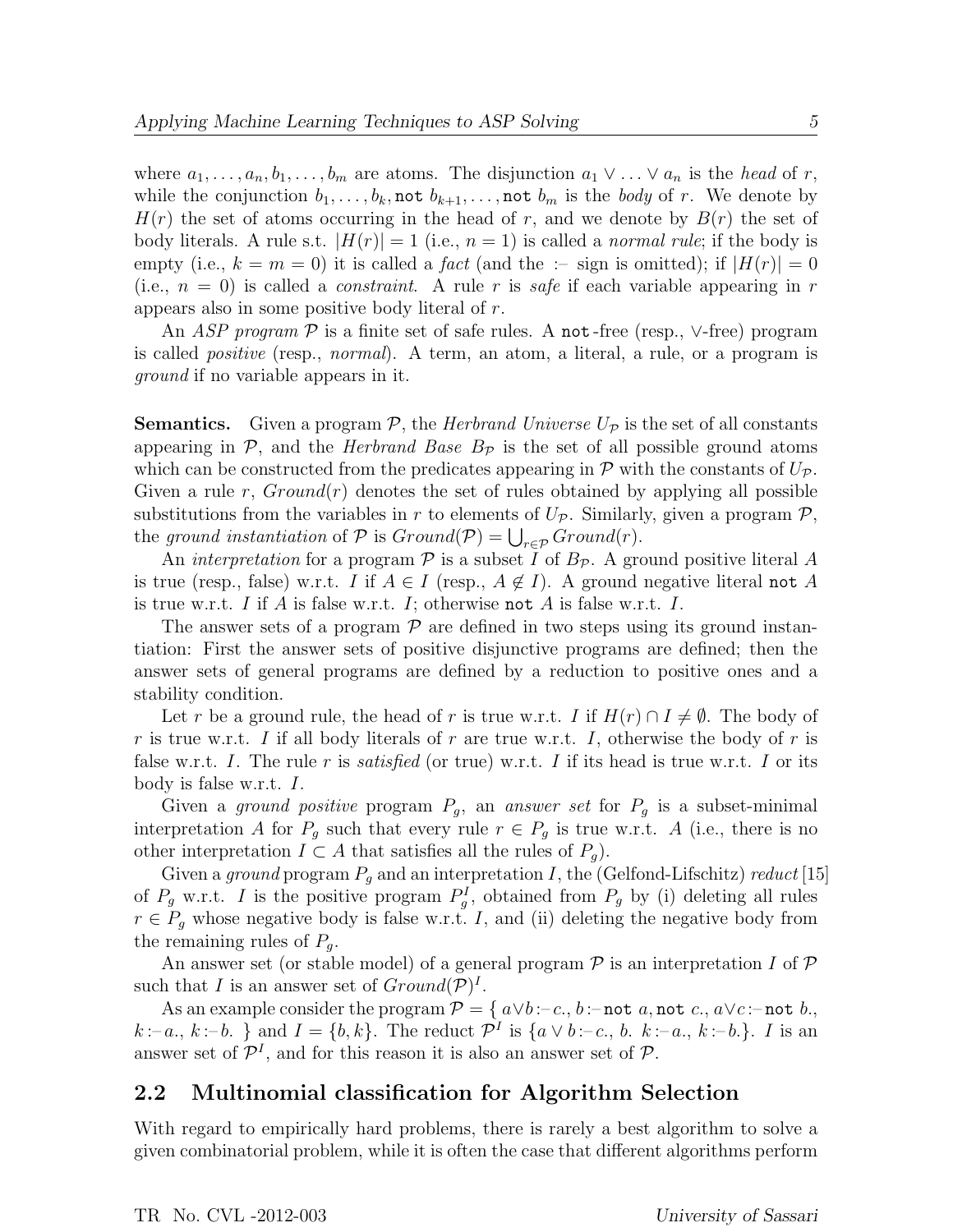| Problem                    | Class     | $\#\text{Instantes}$ |
|----------------------------|-----------|----------------------|
| DisjunctiveScheduling      | NP        | 10                   |
| GraphColouring             | NP        | 60                   |
| HanoiTower                 | NP        | 59                   |
| KnightTour                 | NP        | 10                   |
| MazeGeneration             | NP        | 50                   |
| Labyrinth                  | NP        | 261                  |
| MultiContextSystemQuerying | NP        | 73                   |
| Numberlink                 | NP        | 150                  |
| PackingProblem             | NP        | 50                   |
| SokobanDecision            | NP        | 50                   |
| Solitaire                  | NP        | 25                   |
| WeightAssignmentTree       | NP        | 62                   |
| MinimalDiagnosis           | Beyond NP | 551                  |
| StrategicCompanies         | Beyond NP | 51                   |

Table 1: Problems and instances.

well on different problem instances. Among the approaches for solving this problem, in this work we rely on a per-instance selection algorithm in which, given a set of features –i.e., numeric values that represent particular characteristics of a given instance–, it is possible to choose the best algorithm among a pool of them –in our case, tools to solve ASP instances. In order to make such a selection in an automatic way, we model the problem using multinomial classification algorithms, i.e., machine learning techniques that allow automatic classification of a set of instances, given instance features.

More in detail, in multinomial classification we are given a set of patterns, i.e., input vectors  $X = \{ \underline{x}_1, \ldots, \underline{x}_k \}$  with  $\underline{x}_i \in \mathbb{R}^n$ , and a corresponding set of labels, i.e., output values  $Y \in \{0, \ldots, m\}$ , where Y is composed of values representing the m classes of the multinomial classification problem. In our modeling, the  $m$  classes are  $m$  ASP solvers. We think of the labels as generated by some unknown function  $f : \mathbb{R}^n \to \{0, \ldots, m\}$ applied to the patterns, i.e.,  $f(\underline{x}_i) = y_i$  for  $i \in \{1, ..., k\}$  and  $y_i \in \{0, ..., m\}$ . Given a set of patterns  $X$  and a corresponding set of labels  $Y$ , the task of a multinomial classifier c is to extrapolate f given X and Y, i.e., construct c from X and Y so that when we are given some  $\underline{x}^* \in X$  we should ensure that  $c(\underline{x}^*)$  is equals to  $f(\underline{x}^*)$ . This task is called *training*, and the pair  $(X, Y)$  is called the *training set*.

# 3 Benchmark data and Settings

In this section we report some information concerning the benchmark settings employed in this work, which is needed for properly introducing the techniques described in the remainder of the paper. In particular, we report some data concerning: benchmark problems, instances and ASP solvers employed, as well as the hardware platform, and the execution settings for reproducibility of experiments.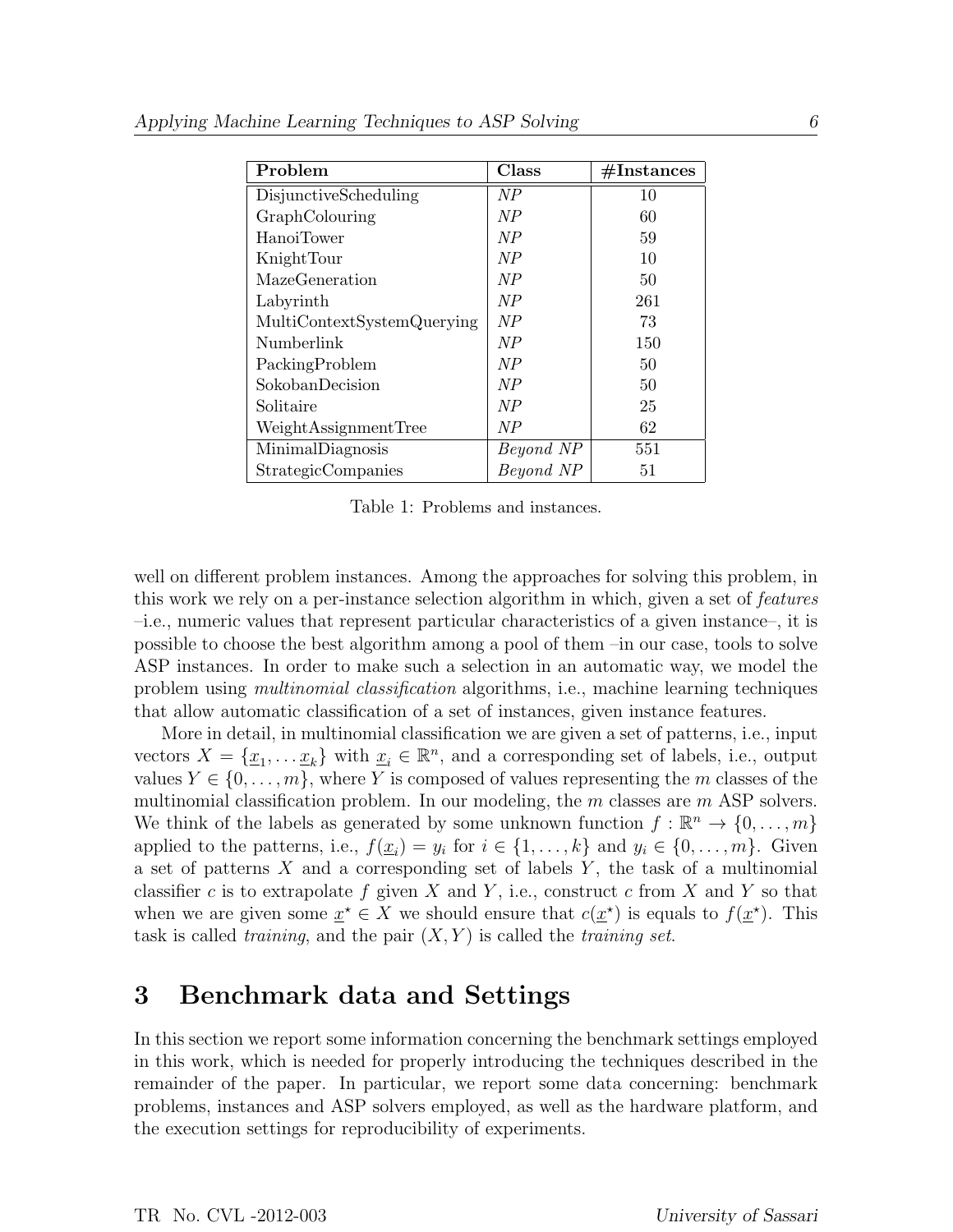#### 3.1 Dataset

The benchmarks considered for the experiments belong to the suite of the third ASP Competition [5]. This is a large and heterogeneous suite of hard benchmarks, which was already employed for evaluating the performance of state-of-the-art ASP solvers, which are encoded in ASP-Core. That suite includes planning domains, temporal and spatial scheduling problems, combinatorial puzzles, graph problems, and a number of application domains i.e., database, information extraction and molecular biology field.<sup>1</sup> More in detail, we have employed the encodings used in the System Track of the competition, and all the problem instances made available (in form of facts) from the contributors of the problem submission stage of the competition, which are available from the competition website [4]. Note that this is a superset of the instances actually selected for running (and, thus evaluated in) the competition itself. Hereafter, with instance we refer to the complete input program (i.e., encoding+facts) to be fed to a solver for each instance of the problem to be solved.

The techniques presented in this paper are conceived for dealing with propositional programs, thus we have grounded all the mentioned instances by using GrinGo  $(v.3.0.3)$  [12] to obtain a setup very close to the one of the competition.<sup>2</sup> We considered only computationally-hard benchmarks, corresponding to all problems belonging to the categories NP and Beyond NP of the competition. The dataset is summarized in Table 1, which also reports the complexity classification and the number of available instances for each problem.

## 3.2 Executables and Hardware Settings

We have run all the ASP solvers in our experiments that entered the System Track of the third ASP Competition [4] with the addition of DLV [25] (which did not participate in the competition since it is developed by the organizers of the event). In this way we have covered –to the best of our knowledge– all the state-of-the-art solutions fitting the benchmark settings. In detail, we have run: CLASP  $[11]$ , CLASPD  $[8]$ , CLASP-FOLIO  $[10]$ , IDP  $[43]$ , CMODELS  $[27]$ , SUP  $[28]$ , SMODELS  $[40]$ , and several solvers from both the LP2SAT [23] and LP2DIFF [24] families, namely: LP2GMINISAT, LP2LMINISAT, lp2lgminisat, lp2minisat, lp2diffgz3, lp2difflgz3, lp2difflz3, and lp2diffz3. More in detail, CLASP is a native ASP solver relying on conflict-driven nogood learning; claspD is an extension of clasp that is able to deal with disjunctive logic programs, while claspfolio exploits machine-learning techniques in order to choose the best-suited execution options of CLASP; IDP is a finite model generator for extended first-order logic theories, which is based on  $MinSatID$  [31]; SMODELS is one of the first robust native ASP solvers that have been made available to the community; DLV [25] is one of the first systems able to cope with disjunctive programs; CMODELS exploits a SAT solver as a search engine for enumerating models, and also verifying model minimality whenever needed; sup exploits nonclausal constraints, and can be seen as a combination of the computational ideas behind CMODELS and SMODELS; the LP2SAT

<sup>&</sup>lt;sup>1</sup>An exhaustive description of the benchmark problems can be found in [4].

<sup>2</sup>We have obtained similar results by employing DLV [25] as grounder.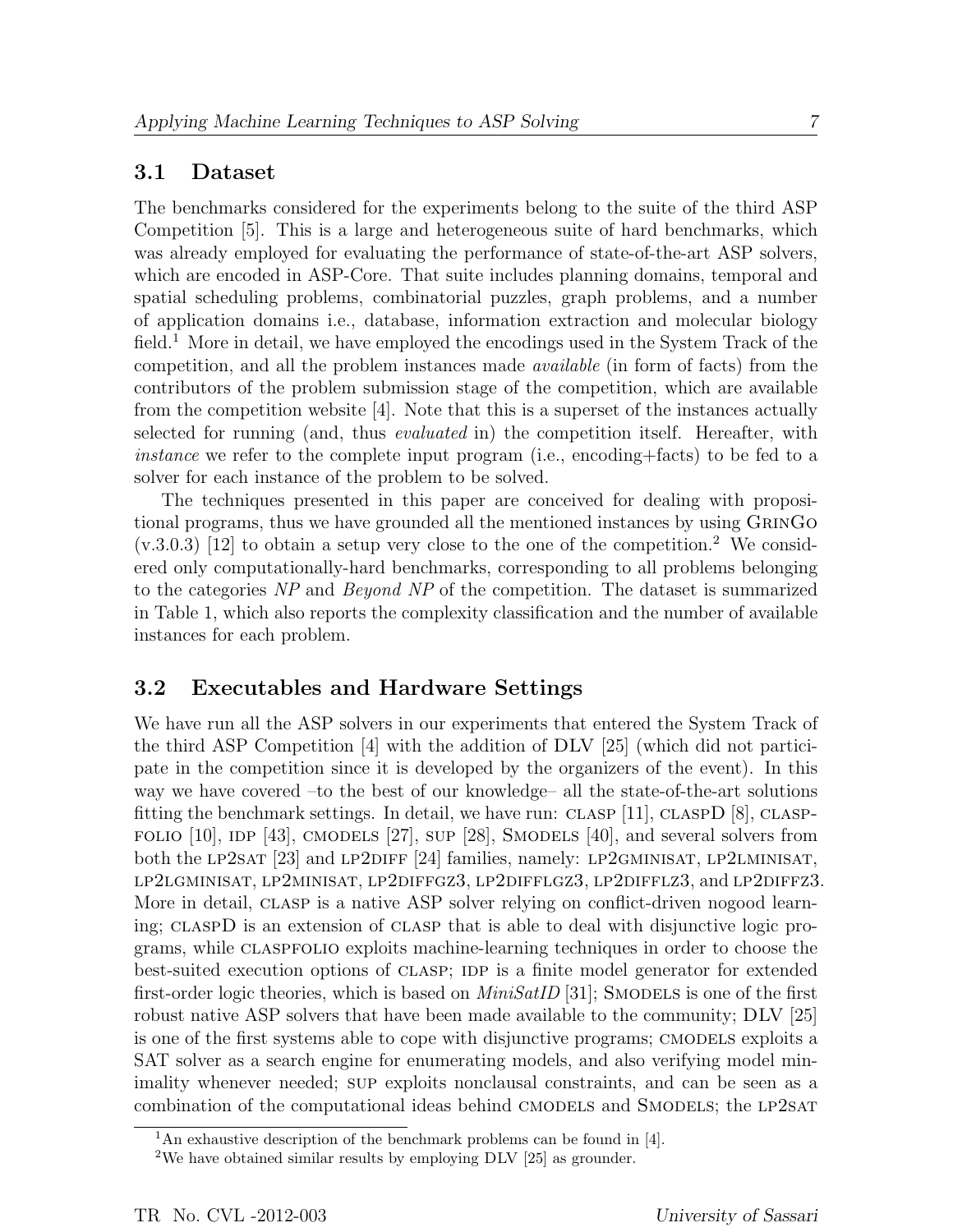family employs several variants (indicated by the trailing  $G$ ,  $L$  and  $LG$ ) of a translation strategy to SAT and resorts on MiniSat [9] for actually computing the answer sets; the LP2DIFF family translates programs in difference logic over integers  $[41]$  and exploit  $Z3$  [7] as underlying solver (again, G, L and LG indicate different translation strategies). Solvers were run on the same configuration (i.e., parameter settings) as in the competition.

Concerning the hardware employed and the execution settings, all the experiments were carried out on CyberSAR [32], a cluster comprised of 50 Intel Xeon E5420 blades equipped with 64 bit Gnu Scientific Linux 5.5. Unless otherwise specified, the resources granted to the solvers are 600s of CPU time and 2GB of memory. Time measurements were carried out using the time command shipped with Gnu Scientific Linux 5.5.

# 4 Designing a Multi-Engine ASP Solver

The design of a multi-engine solver involves several steps:  $(i)$  design of (syntactic) features that are both significant for classifying the instances and cheap-to-compute (so that the classifier can be fast and accurate);  $(ii)$  selection of solvers that are representative of the state of the art (to be able to obtain the best possible performance in any considered instance); and  $(iii)$  selection of the classification algorithm, and fair design of training and test sets, to obtain a robust and unbiased classifier.

In the following we describe the choices we have made for designing me-asp, which is our multi-engine solver for ground ASP programs.

#### 4.1 Features

We consider syntactic features that are cheap-to-compute, i.e., computable in linear time in the size of the input, given that in previous work (e.g., [35]) syntactic features have been profitably used for characterizing (inherently) ground instances. The features that we compute for each ground program are divided into four groups: problems size, balance, "proximity to horn" and ASP-based peculiar features. This categorization is borrowed from [34]. The problem size features are: number of rules  $r$ , number of atoms a, ratios  $r/a$ ,  $(r/a)^2$ ,  $(r/a)^3$  and ratios reciprocal  $a/r$ ,  $(a/r)^2$  and  $(a/r)^3$ . The balance features are: fraction of unary, binary and ternary rules. The "proximity to horn" features are: fraction of horn rules and number of occurrences in a horn rule for each atom. We have added a number of ASP peculiar features, namely: number of true and disjunctive facts, fraction of normal rules and constraints c. Also some combinations, e.g.,  $c/r$ , are considered for a total of 52 features.

We were able to ground with GRINGO 1425 instances out of a total of 1462 in less than 600s.<sup>3</sup> Our system for extracting features from ground programs can then compute all features (in less than 600s) for 1371 programs: to have an idea of its performance, it can compute all features of a ground program of approximately 20MB in about 4s.

<sup>3</sup>The exceptions are 10 and 27 instances of DisjunctiveScheduling and PackingProblem, respectively.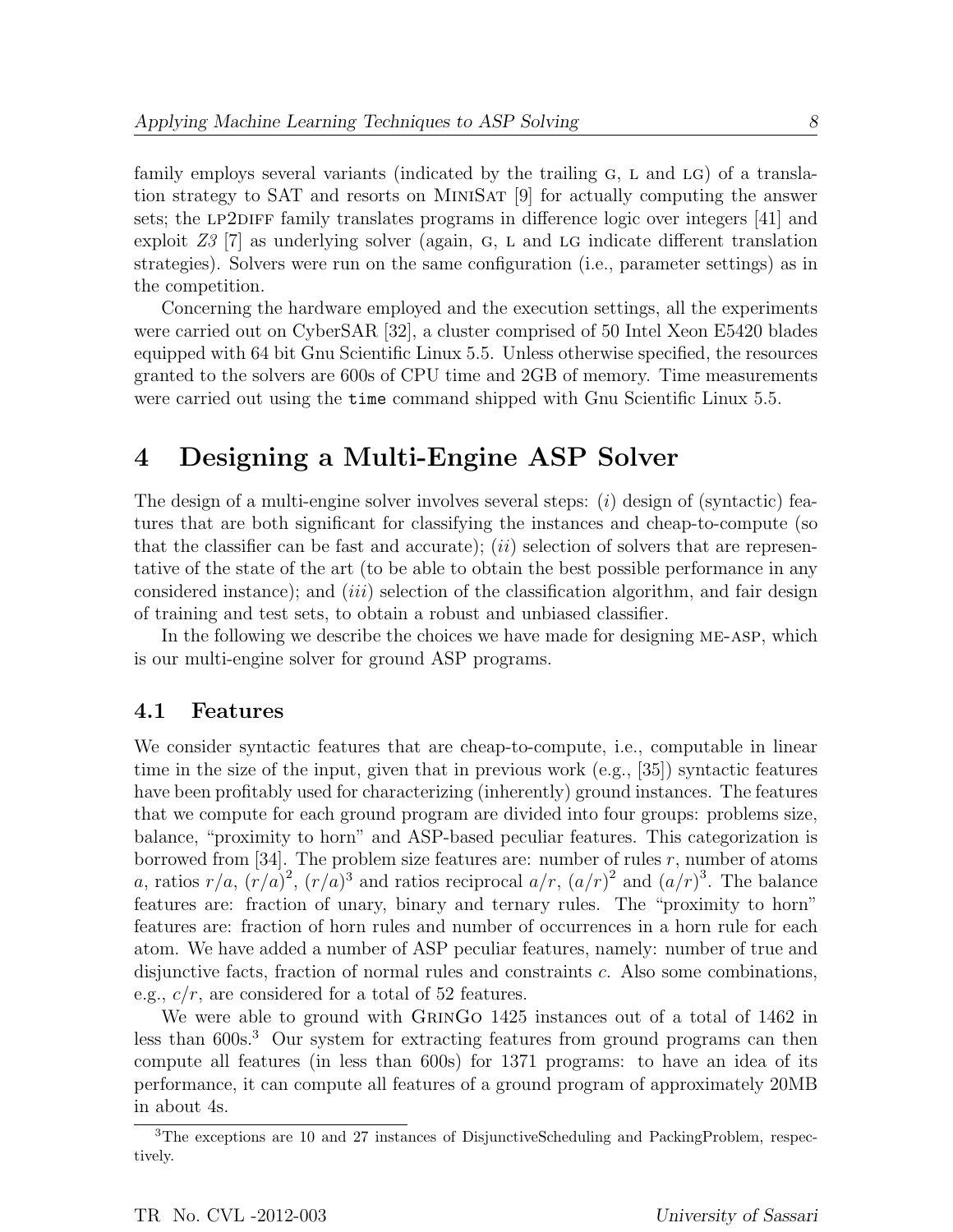| Solver         | Solved | Unique                          | Solver           | Solved | Unique |
|----------------|--------|---------------------------------|------------------|--------|--------|
| <b>CLASP</b>   | 445    | 26                              | LP2DIFFZ3        | 307    |        |
| <b>CMODELS</b> | 333    | 6                               | LP2SAT2GMINISAT  | 328    |        |
| DLV            | 241    | 37                              | LP2SAT2LGMINISAT | 322    |        |
| <b>IDP</b>     | 419    | 15                              | LP2SAT2LMINISAT  | 324    |        |
| LP2DIFFGZ3     | 254    |                                 | LP2SAT2MINISAT   | 336    |        |
| LP2DIFFLGZ3    | 242    | $\hspace{0.1mm}-\hspace{0.1mm}$ | <b>SMODELS</b>   | 134    |        |
| LP2DIFFLZ3     | 248    |                                 | <b>SUP</b>       | 311    |        |

Table 2: Results of a pool af ASP solvers on the NP benchmarks of the third ASP Competition. The table is organized as follows: Column "Solver" reports the solver name, column "Solved" reports the total amount of instances solved with a time limit of 600 CPU second, and, finally, in column "Unique" we report the total amount of instances solved uniquely by the corresponding solver.

### 4.2 Solvers selection

The target of our selection is to collect a pool of solvers that is representative of the state-of-the-art solver (sota), i.e., considering a problem instance, the oracle that always fares the best among available solvers. In order to do that, we ran preliminary experiments, and we report the results (regarding the NP class) in Table 2. Looking at the table, first we notice that we do not report results related to both claspD and claspfolio. Concerning the results of claspD, we report that –considering the NP class– its performance is subsumed by the performance of clasp. Considering the performance of claspfolio, we exclude such system from this analysis because we consider it as a yardstick system, i.e., we will compare its performance against the ones related to me-asp.

Looking at Table 2, we can see that only 4 solvers out of 16 are able to solve a noticeable amount of instances *uniquely*, namely CLASP, CMODELS, DLV, and IDP. Concerning Beyond NP instances, we report that only three solvers are able to cope with such class of problems, name CLASPD, CMODELS, and DLV. Considering that both cmodels and DLV are involved in the previous selection, the pool of engines used in ME-ASP will be composed of 5 solvers, namely CLASP, CLASPD, CMODELS, DLV, and IDP.

## 4.3 Classification algorithms and training

In the following, we briefly review the classifiers that we use in our empirical analysis. Considering the wide range of multinomial classifiers described in the scientific literature, we test a subset of algorithms, some of them considered in [35], built on different inductive biases in the computation of their classification hypotheses:

• Aggregation Pheromone density based pattern Classification (apc): It is a pattern classification algorithm modeled on the ants colony behavior and distributed adaptive organization in nature. Each data pattern is considered as an ant, and the training patterns (ants) form several groups or colonies depending on the number of classes present in the data set. A new test pattern (ant) will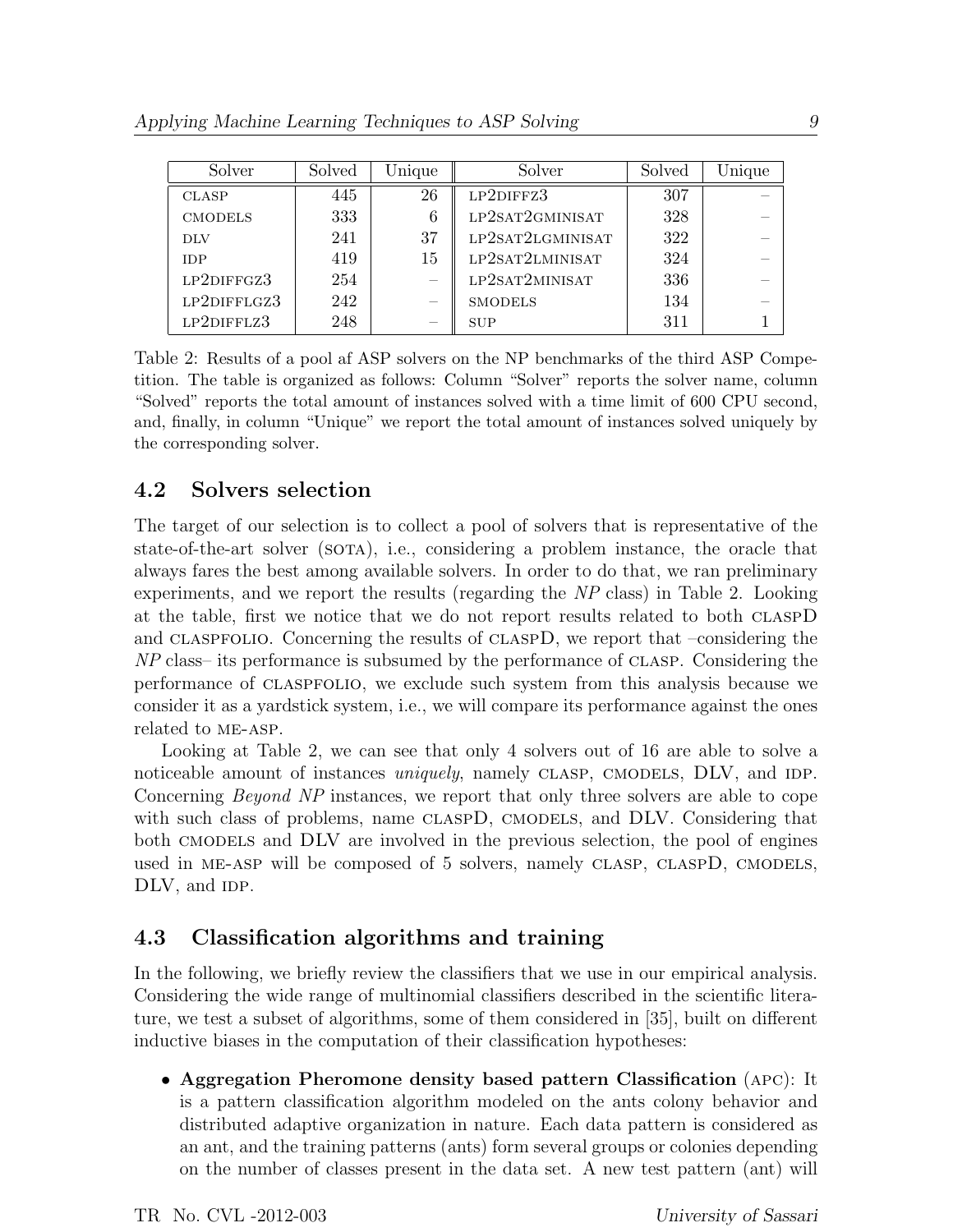

Figure 1: Two-dimensional space projection of the whole dataset (top), rs1, and rs2 (bottom-left and bottom-right, respectively).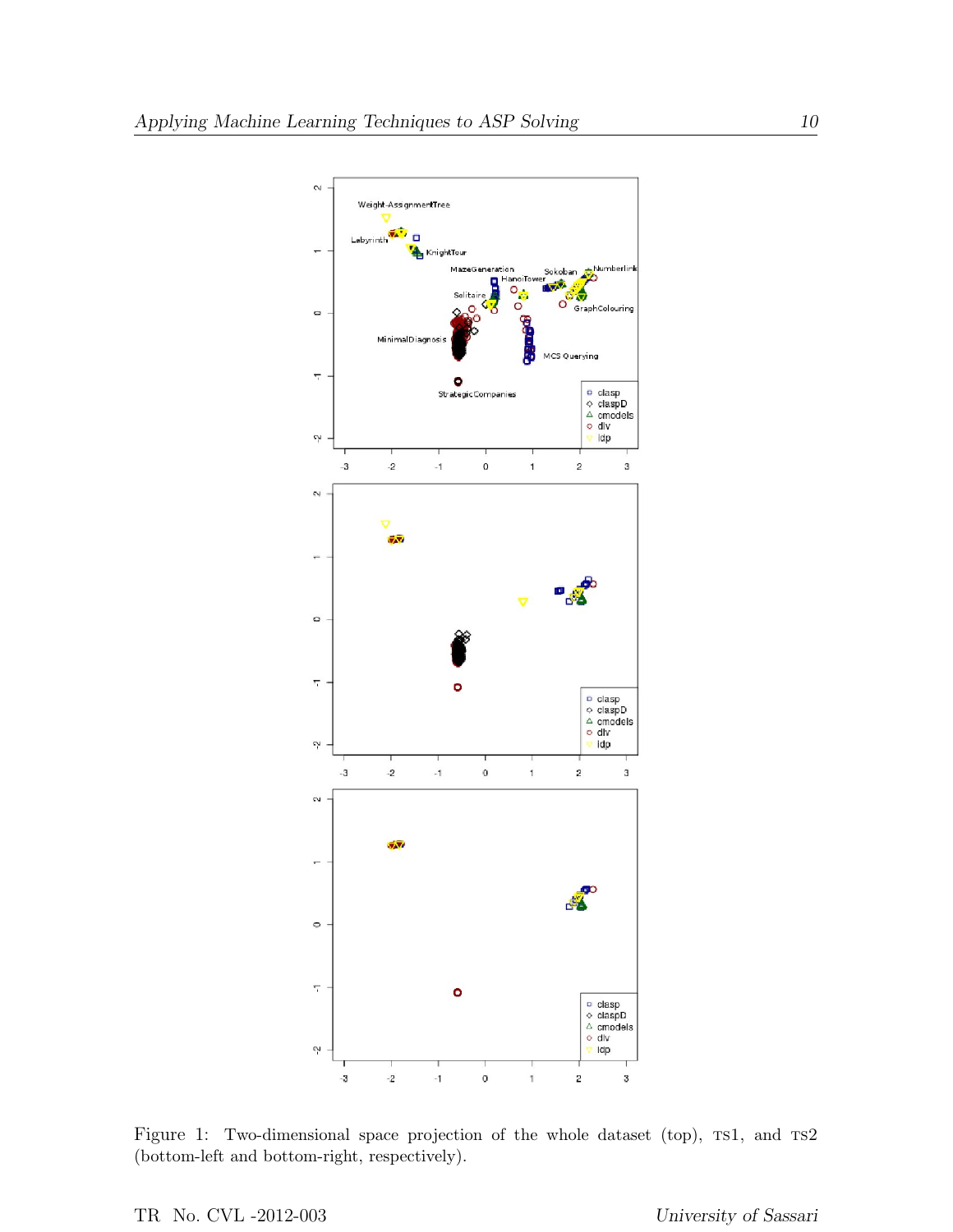move along the direction where average aggregation pheromone density (at the location of the new ant) formed due to each colony of ants is higher and hence eventually it will join that colony. We direct the reader to [18] for further details.

- Decision rules (FURIA): A classifier providing a set of "if-then-elsif" constructs, wherein the "if" part contains a test on some attributes and the "then" part contains a label; we use FURIA [20] to induce decision rules.
- Decision trees ( $J48$ ): A classifier arranged in a tree structure, wherein each inner node contains a test on some attributes, and each leaf node contains a label; we use j48, an optimized implementation of c4.5 [37], to induce decision trees.
- Nearest-neighbor (NN): It is a classifier yielding the label of the training instance which is closer to the given test instance, whereby closeness is evaluated using some proximity measure, e.g., Euclidean distance; we use the method described in [1] to store the training instances for fast look-up.
- Support Vector Machine (SVM): It is a supervised learning algorithm used for both classification and regression tasks. Roughly speaking, the basic training principle of svms is finding an optimal linear hyperplane such that the expected classification error for (unseen) test patterns is minimized. We address the reader to [6] for further details.

As mentioned in Section 2.2, in order to train the classifier, we have to select a pool of instances for training purpose, i.e., the training set. Concerning such selection, our aim is twofold. On the one hand, we want to compose a training set in order to train a robust model, while, on the other hand, we want to test the generalization performance of me-asp also on instances comprised in benchmarks not comprised in the training set.

As result of the considerations above, we design two training sets. The first one – ts1 in the following– is composed of the 320 instances solved uniquely –without taking into account the instances involved in the competition– by the pool of engines selected in Section 4.2. The rational of this choice is to try to "mask" noisy information during model training. The second one  $-TS2$  in the following– is a subset of TS1, and it is composed of the 77 instances uniquely solved considering only the (randomly-chosen) GraphColouring, Labyrinth, Numberlink, and StrategicCompanies problems. The rationale of this choice is to draw some considerations about the trained models considering unknown parts of the instances space.

In order to depict both the differences of  $TS1$  and  $TS2$  and the coverage of our training set with respect to the whole available dataset, in Figure 1 we considered each instance as a point in the multidimensional features space. In the plots, we consider a two-dimensional projection obtained by means of a principal components analysis  $(PCA)$ , and considering only the first two principal components  $(PC)$ . The x-axis and the y-axis in the plots are the first and the second PCs, respectively. Each point in the plots is labeled by the best solver on the related instance. In the top-most plot, we

TR No. CVL -2012-003 University of Sassari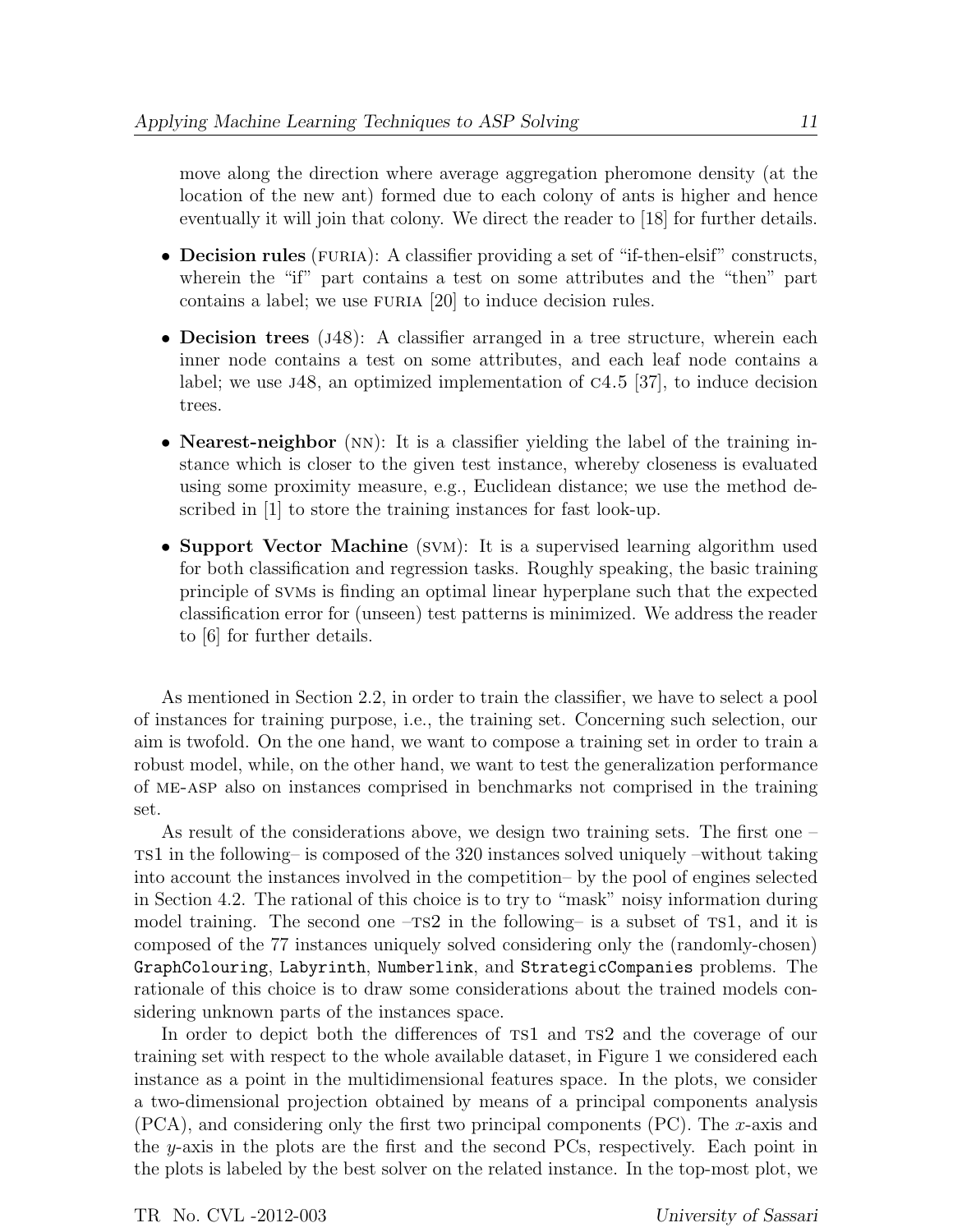| Classifier   | Accuracy         |        |  |  |  |
|--------------|------------------|--------|--|--|--|
|              | MOD <sub>1</sub> | MOD2   |  |  |  |
| APC          | 96.58%           | 89.83% |  |  |  |
| <b>FURIA</b> | 94.09%           | 83.39% |  |  |  |
| .148         | 93.12%           | 79.46% |  |  |  |
| NΝ           | 92.81%           | 80.71% |  |  |  |
| <b>SVM</b>   | 94.38%           | 82.32% |  |  |  |

Table 3: Accuracy of the trained models of me-asp using cross-validation. The table is structured as follows. In the first column ("Classifier"), we report the classifier, and it is followed by a group of columns ("Accuracy"). The group is composed of two columns, reporting the accuracy –in percentage– related to MOD1 and MOD2 (columns "MOD1" and "MOD2", respectively).

add a label denoting the benchmark name of the depicted instances, in order to give an hint about the "location" of each benchmark.

Considering the classification algorithms listed above, our next experiment is devoted to training the classifiers, and to assessing their accuracy. Referring to the notation introduced in Section 2.2, even assuming that a training set is sufficient to learn f, it is still the case that different sets may yield a different f. The problem is that the resulting trained classifier may underfit the unknown pattern –i.e., its prediction is wrong– or overfit –i.e., be very accurate only when the input pattern is in the training set. Both underfitting and overfitting lead to poor generalization performance, i.e., c fails to predict  $f(\underline{x}^*)$  when  $\underline{x}^* \neq \underline{x}$ . However, statistical techniques can provide reasonable estimates of the generalization error. In order to test the generalization performance, we use a technique known as stratified 10-times 10-fold cross validation to estimate the generalization in terms of *accuracy*, i.e., the total amount of correct predictions with respect to the total amount of patterns. Given a training set  $(X, Y)$ , we partition X in subsets  $X_i$  with  $i \in \{1, \ldots 10\}$  such that  $X = \bigcup_{i=1}^{10} X_i$ and  $X_i \cap X_j = \emptyset$  whenever  $i \neq j$ ; we then train  $c_{(i)}$  on the patterns  $X_{(i)} = X \setminus X_i$  and corresponding labels  $Y_{(i)}$ . We repeat the process 10 times, to yield 10 different c and we obtain the global accuracy estimate.

In Table 3 we report the accuracy results related to the experiment described above. Looking at the table, we denote as MOD1 and MOD2 the inductive models computed training the classifiers on ts1 and ts2, respectively. Notice that, in this stage, we also explore for each algorithm its parameters space, in order to tune it. Looking at Table 3, we report a 90% greater accuracy for each classification algorithm trained on ts1. Concerning mod2, we report a lower accuracy with respect to mod1. The main motivation for this result is that  $T<sub>1</sub>$  is composed of a smaller number of instances with respect to  $T\text{S}1$ , so the classification algorithms are not able to generalize with the same accuracy. This result is not surprising, also considering the plots in Figure 1 and, as we will see in the experimental section, this will influence the performance of me-asp.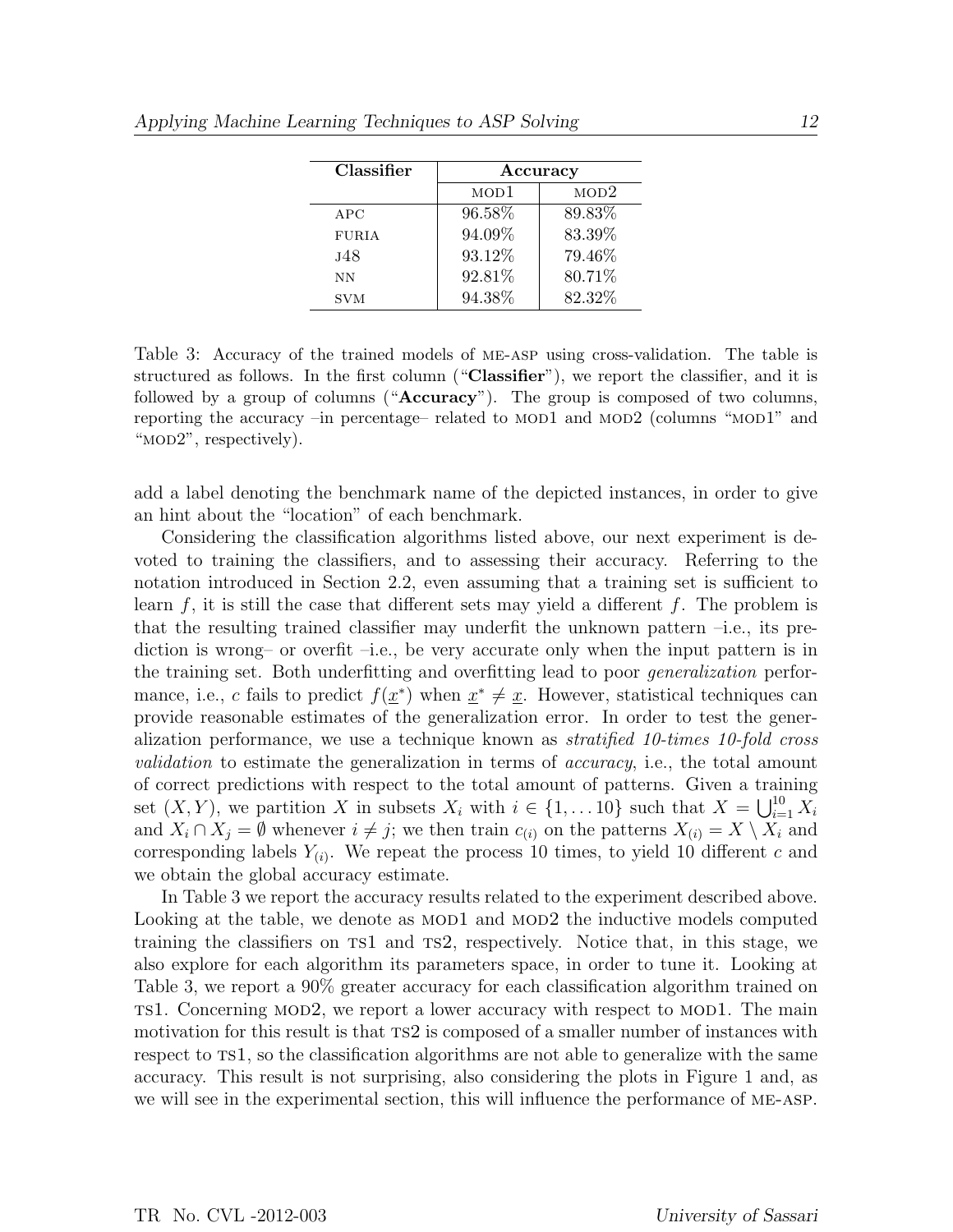| Solver             | NP      |         | Beyond NP  |         | Total   |         |
|--------------------|---------|---------|------------|---------|---------|---------|
|                    | #Solved | Time    | $\#Solved$ | Time    | #Solved | Time    |
| <b>CLASP</b>       | 60      | 5132.45 |            |         | 60      | 5132.25 |
| CLASPD             |         |         | 13         | 2344.00 | 13      | 2344.00 |
| <b>CMODELS</b>     | 56      | 5092.43 | 9          | 2079.79 | 65      | 7172.22 |
| DLV                | 37      | 1682.76 | 15         | 1359.71 | 52      | 3042.47 |
| <b>IDP</b>         | 61      | 5010.79 |            |         | 61      | 5010.79 |
| $ME-ASP$ $(APC)$   | 63      | 5531.68 | 15         | 3286.28 | 78      | 8817.96 |
| ME-ASP (FURIA)     | 63      | 5244.73 | 15         | 3187.73 | 78      | 8432.46 |
| $ME-ASP$ ( $J48$ ) | 68      | 5873.25 | 15         | 3187.73 | 83      | 9060.98 |
| $ME-ASP(NN)$       | 66      | 4854.78 | 15         | 3187.31 | 81      | 8042.09 |
| $ME-ASP(SVM)$      | 60      | 4830.70 | 15         | 2308.60 | 75      | 7139.30 |
| SOTA               | 71      | 5403.54 | 15         | 1221.01 | 86      | 6624.55 |

Table 4: Results of the various solvers on the grounded instances evaluated at the 3rd ASP competition. ME-ASP has been trained on the TS1 training set.

## 5 Performance analysis

In this section we present the results of the analysis we have performed. We consider three different combinations of training and test sets, where the training sets are the ts1 and ts2 sets introduced in Section 4, composed of uniquely solved instances, and the test set ranges over the 3rd ASP competition ground instances. In particular, the first (resp. second) experiment has  $rsl$  as training set, and as test set the successfully grounded instances evaluated (resp. submitted) to the 3rd ASP Competition: the goal of this analysis is to test the efficiency of our approach on all the evaluated (resp. submitted) instances when the model is trained on the whole space of the uniquely solved instances. The third experiment considers ts2 as a training set, composed of uniquely solved instances of some domains, and all the successfully grounded instances submitted to the competition as test test: in this case, given that the model is not trained on all the space of the uniquely solved instances, but on a portion, and that the test set contains "unseen" instances, the goal is to test, in particular, the robustness of our approach.

We devoted one subsection to each of our experiments. For each experiment the results are reported in a table structured as follows: the first column reports the name of a solver, the second, third and fourth columns report the results of each solver on NP, and Beyond NP classes, respectively, in terms of the number of solved instances within the time limit and sum of their solving times (a sub-column is devoted to each of these numbers). We report the results obtained by running: me-asp with the five classification methods introduced in Section 4.3, in particular  $ME-ASP(X)$  indicates ME-ASP employing the classification method  $X \in \{APC, FURLA, J48, NN, SVM\}$ , the component engines employed by me-asp on each class as explained in Section 4.2, and as reference sorta, which is the ideal multi-engine solver (considering the engines employed).

We remind the reader that, for ME-ASP, the number of instances on which ME-ASP is run is further limited to the ones for which we were able to compute all features,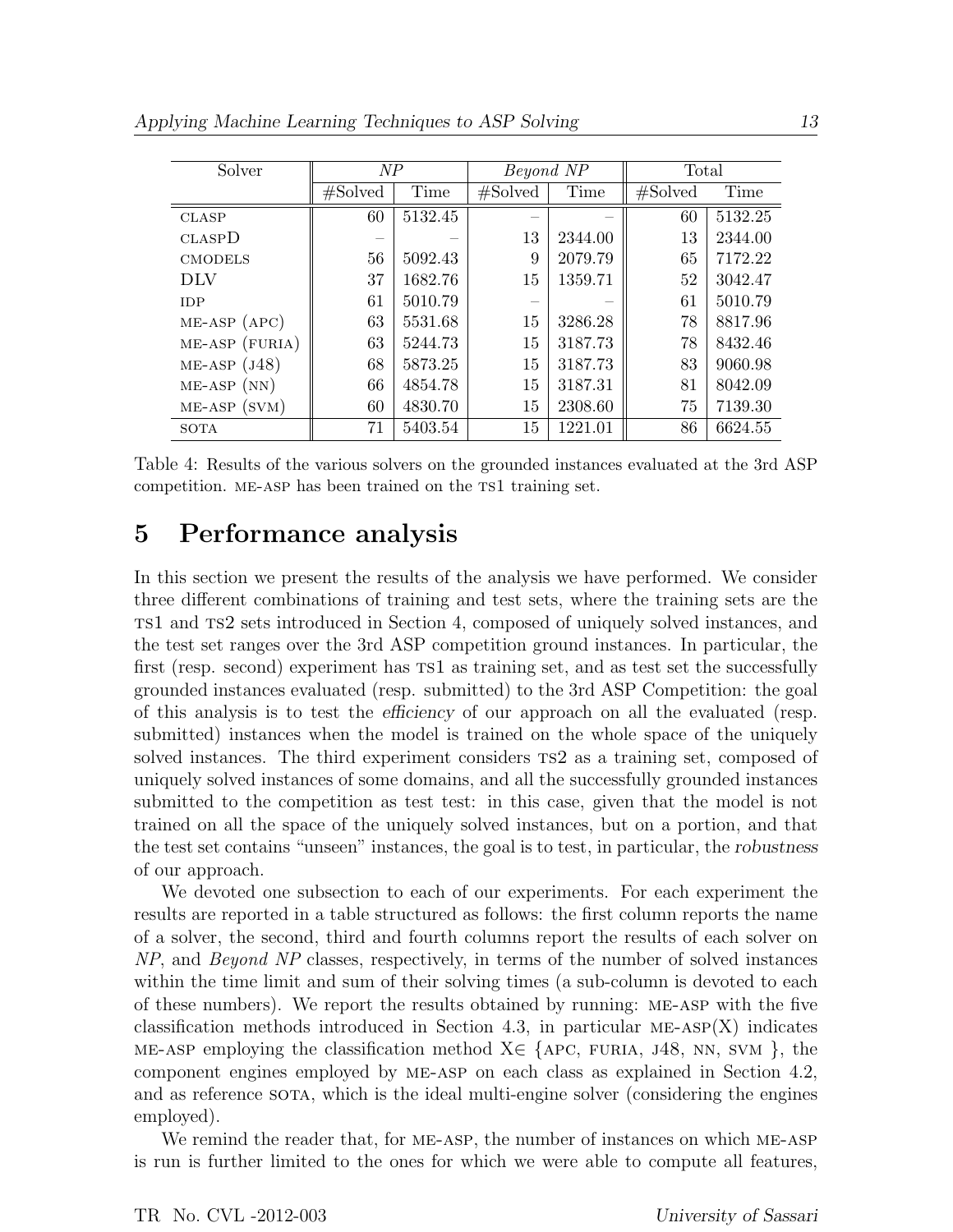| Solver             | NP      |          | Beyond NP |          | Total   |           |
|--------------------|---------|----------|-----------|----------|---------|-----------|
|                    | #Solved | Time     | #Solved   | Time     | #Solved | Time      |
| <b>CLASP</b>       | 445     | 47096.14 |           |          | 445     | 47096.14  |
| <b>CLASPD</b>      |         |          | 433       | 52029.74 | 433     | 52029.74  |
| <b>CMODELS</b>     | 333     | 40357.30 | 270       | 38654.29 | 603     | 79011.59  |
| DLV                | 241     | 21678.46 | 364       | 9150.47  | 605     | 30828.93  |
| <b>IDP</b>         | 419     | 37582.47 |           |          | 419     | 37582.47  |
| $ME-ASP$ $(APC)$   | 497     | 55334.15 | 516       | 60537.67 | 1013    | 115871.82 |
| ME-ASP (FURIA)     | 480     | 48563.26 | 518       | 60009.23 | 998     | 108572.49 |
| $ME-ASP$ ( $J48$ ) | 490     | 49564.19 | 510       | 59922.86 | 1000    | 109487.05 |
| $ME-ASP(NN)$       | 490     | 46780.31 | 518       | 55043.39 | 1008    | 101823.70 |
| $ME-ASP(SVM)$      | 445     | 40917.70 | 518       | 52553.84 | 963     | 93471.54  |
| SOTA               | 516     | 39857.76 | 520       | 24300.82 | 1036    | 64158.58  |

Table 5: Results of the various solvers on the grounded instances submitted to the 3rd ASP competition. ME-ASP has been trained on the TS1 training set.

and its timings include both the time spent for extracting the features from the ground instances, and the time spent by the classifier.

### 5.1 Efficiency on instances evaluated at the Competition

In the first experiment, we consider ts1 introduced in Section 4 as training set, and as test set all the instances evaluated at the 3rd ASP Competition (a total of 88 instances). Results are shown in Table 4. We can see that, on problems of the NP class, ME-ASP $(J48)$  solves the highest number of instances, 7 more than IDP, 8 more than clasp and, moreover, 4 out of 5 classification methods lead me-asp to have better performance than each of its engines. On the Beyond NP problems, instead, all versions of me-asp and DLV solve 15 instances (DLV having best mean CPU time), followed by claspD and cmodels, which solve 13 and 9 instances, respectively. Summarizing,  $ME-ASP(J48)$  is the solver that solves the highest number of instances: here it is very interesting to note that its performance is very close to the SOTA solver which, we remind, has the ideal performance that we could expect in these instances with these engines.

## 5.2 Efficiency on instances submitted to the Competition

In the second experiment we consider the same training set as for the previous experiment, while the test set is composed of all successfully grounded instances submitted to the 3rd ASP competition. The results are now shown in Table 5. It is immediately noticeable here that in both NP and Beyond NP classes, all ME-ASP versions solve more instances (or in shorter time in one case) than the component engines: in particular, in the  $NP$  class, ME-ASP(APC) solves the highest number of instances, 52 more than CLASP, which is the best engine in this class, while in the *Beyond NP* class three me-asp versions solve 518 instances, i.e. 85 more instances than claspD which is the engine that solves more instances in the Beyond NP class. As far as the comparison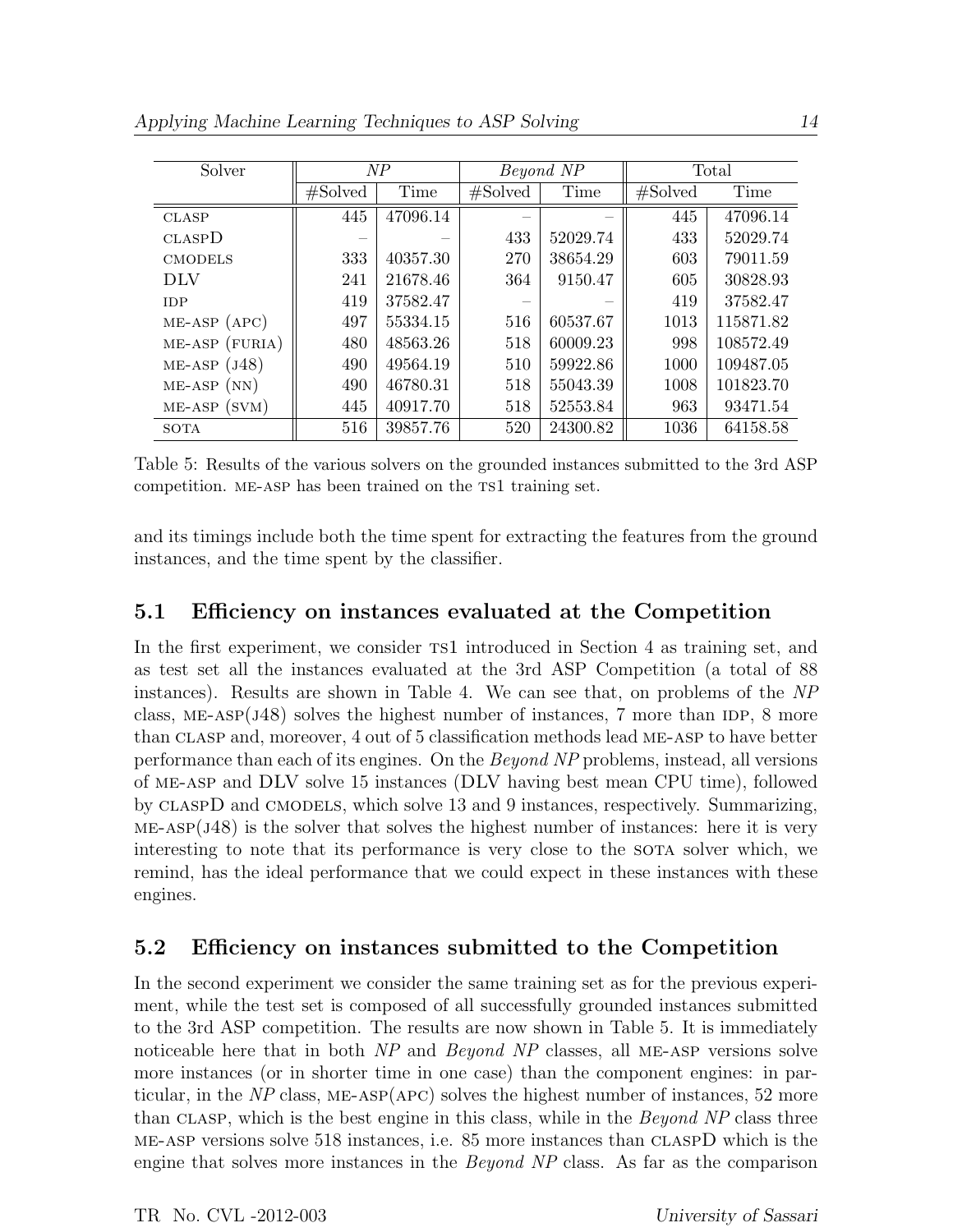| Solver             | NP      |          | Beyond NP |          | Total   |           |
|--------------------|---------|----------|-----------|----------|---------|-----------|
|                    | #Solved | Time     | #Solved   | Time     | #Solved | Time      |
| <b>CLASP</b>       | 445     | 47096.14 |           |          | 445     | 47096.14  |
| CLASPD             |         |          | 433       | 52029.74 | 433     | 52029.74  |
| <b>CMODELS</b>     | 333     | 40357.30 | 270       | 38654.29 | 603     | 79011.59  |
| DLV                | 241     | 21678.46 | 364       | 9150.47  | 605     | 30828.93  |
| <b>IDP</b>         | 419     | 37582.47 |           |          | 419     | 37582.47  |
| $ME-ASP$ $(APC)$   | 491     | 53875.41 | 444       | 57555.34 | 935     | 111430.75 |
| $ME-ASP$ (FURIA)   | 450     | 50495.50 | 365       | 10483.81 | 815     | 61429.31  |
| $ME-ASP$ ( $J48$ ) | 450     | 53272.70 | 366       | 10486.43 | 816     | 63759.13  |
| $ME-ASP(NN)$       | 484     | 52191.49 | 364       | 10550.01 | 848     | 62741.50  |
| $ME-ASP(SVM)$      | 383     | 36786.04 | 364       | 10543.00 | 747     | 47329.04  |
| <b>SOTA</b>        | 516     | 39857.76 | 520       | 24300.82 | 1036    | 64158.58  |

Table 6: Results of the various solvers on the grounded instances submitted to the 3rd ASP competition. ME-ASP has been trained on the TS2 training set.

with the sotal solver is concerned, the best ME-ASP version solves only 23, out of 1036, instances less than the SOTA solver, mostly from the NP class.

#### 5.3 Robustness on instances submitted to the Competition

In this experiment, we use the  $T<sub>1</sub>$  training set as introduced in Section 4, and the same test set as that of previous experiment. The rationale of this last experiment is to test our approach on "unseen" instances, i.e. in a situation where the test set contains instances that come from problems whose instances have not been used to train the model. We can thus expect this experiment to be particularly challenging for our multi-engine approach. Results are presented in Table 6. By looking at the results, it is clear that me-asp(apc) performs better that the other alternatives, and solves 46 instances more than CLASP in the  $NP$  class, and 11 more instances than CLASPD in the *Beyond NP* class, CLASP and CLASPD being the best engines in the two classes. However, even if with a multi-engine approach we can solve also in this case far more instances than all the engines, we report that in this case the performance of our best configuration are not that close to the SOTA solver, which solves in total 101 more instances, the majority coming from the Beyond NP class in this case.

## 5.4 Discussion and Comparison with the State of the Art

Summing up the three experiments, the first comment is that it is clear that me-asp has a very robust and efficient performance: it often can solve (much) more instances than its engines, even considering the single NP and Beyond NP classes. We also report that all versions of me-asp have reasonable performance, so –from a machine learning point of view– we can conclude that, on one hand, we computed a representative pool of features, and, on the other hand, the robustness of our inductive models let us conclude that we made a fair selection of the instances used for classifier training purpose.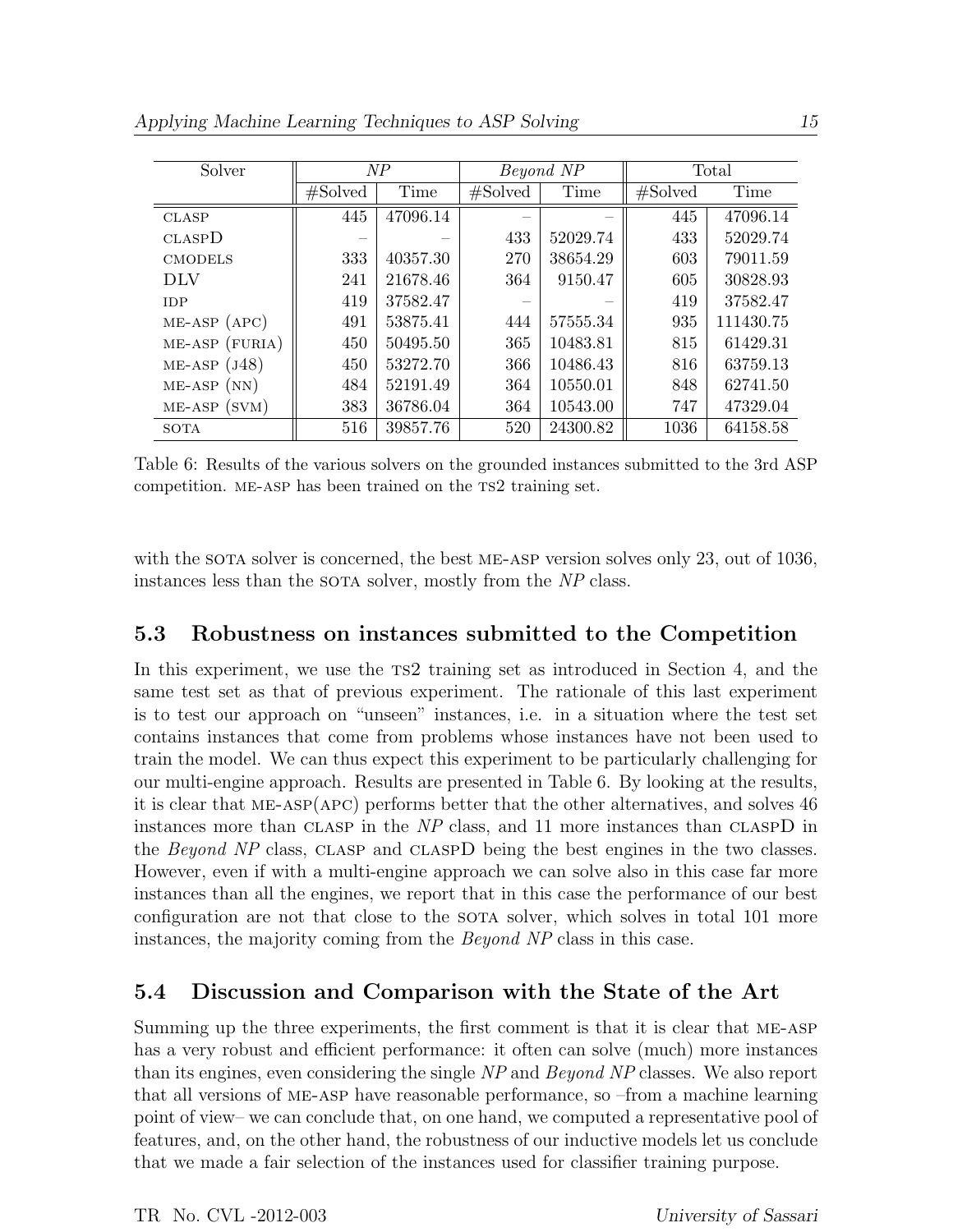Concerning comparison with the state of the art, the following table summarizes the performance of claspD and claspfolio (respectively the overall winner, and the fastest solver in the NP class that entered the System Track of the competition), in terms of number of solved instances (belonging to NP within parentheses) on both instance sets, i.e., evaluated (EVAL) and submitted (SUBM), and of the various versions of ME-ASP trained on TS1.

|             | $ME-ASP$  | $ME-ASP$     | $ME-ASP$  | $ME-ASP$  | $ME-ASP$ | <b>CLASPD</b> | <b>CLASPFOLIO</b> |
|-------------|-----------|--------------|-----------|-----------|----------|---------------|-------------------|
|             | APC       | <b>FURIA</b> | J(48)     | <b>NN</b> | (SVM)    |               |                   |
| <b>EVAL</b> | 78(63)    | 78(63)       | 83(68)    | 81(66)    | 75(60)   | 65(52)        | 62(62)            |
| SUBM        | 1013(467) | 998(480)     | 1000(490) | 1008(490) | 963(445) | 835(402)      | 431(431)          |

We observe that all ME-ASP versions outperform yardstick state of the art solvers considering all submitted instances. (Recall that claspfolio run on NP instances only). Moreover, three me-asp versions out of five always outperform state of the art solvers, this holds even even considering the most challenging setting for me-asp, with ts2 as training set (see Tab. 6). A final consideration is about experiments conducted considering ts2, and in particular concerning experiment 3: we have seen that this is the only experiment where the difference in performance between ME-ASP and SOTA is significant. One option to try to reduce the gap is to introduce adaptations of the learned selection policies when the approach fails to give a good prediction: in, e.g., [36], this proved to be effective on QSAT problems. Nonetheless, even without considering this further technique, me-asp clearly advances the state of the art.

## 6 Related Work

Starting from the consideration that, on empirically hard problems, there is rarely a "global" best algorithm, while it is often the case that different algorithms perform well on different problem instances, Rice [38] defined the algorithm selection problem as the problem of finding an effective, or good, or best algorithm, based on an abstract model of the problem at hand. Along this line, several works have been done to tackle combinatorial problems efficiently. [17, 26] described the concept of "algorithm portfolio" as a general method for combining existing algorithms into new ones that are unequivocally preferable to any of the component algorithms. Most related papers to our work are [44, 35] for solving SAT and QSAT problems. Both [44] and [35] rely on a per-instance analysis, like the one we have performed in this paper: in [35], which is the work closest to our, the goal is to design a multi-engine solver, i.e. a tool that can choose among its engines the one which is more likely to yield optimal results. The approach in [44] has also the ability to compute features on-line, e.g., by running a solver for an allotted amount of time and looking "internally" to solver statistics, with the option of changing the solver on-line: this is a per-instance algorithm portfolio approach. The algorithm portfolio approach is employed also in, e.g., [17] on Constraint Satisfaction and MIP, [39] on QSAT and [16] on planning problems. The advantage of the algorithm portfolio over a multi-engine is that it is possible, by combining algorithms, to reach, in each instance, better performance than the best engine, while this is the bound for a multi-engine solver. On the other hand, an algorithm portfolio needs internal changes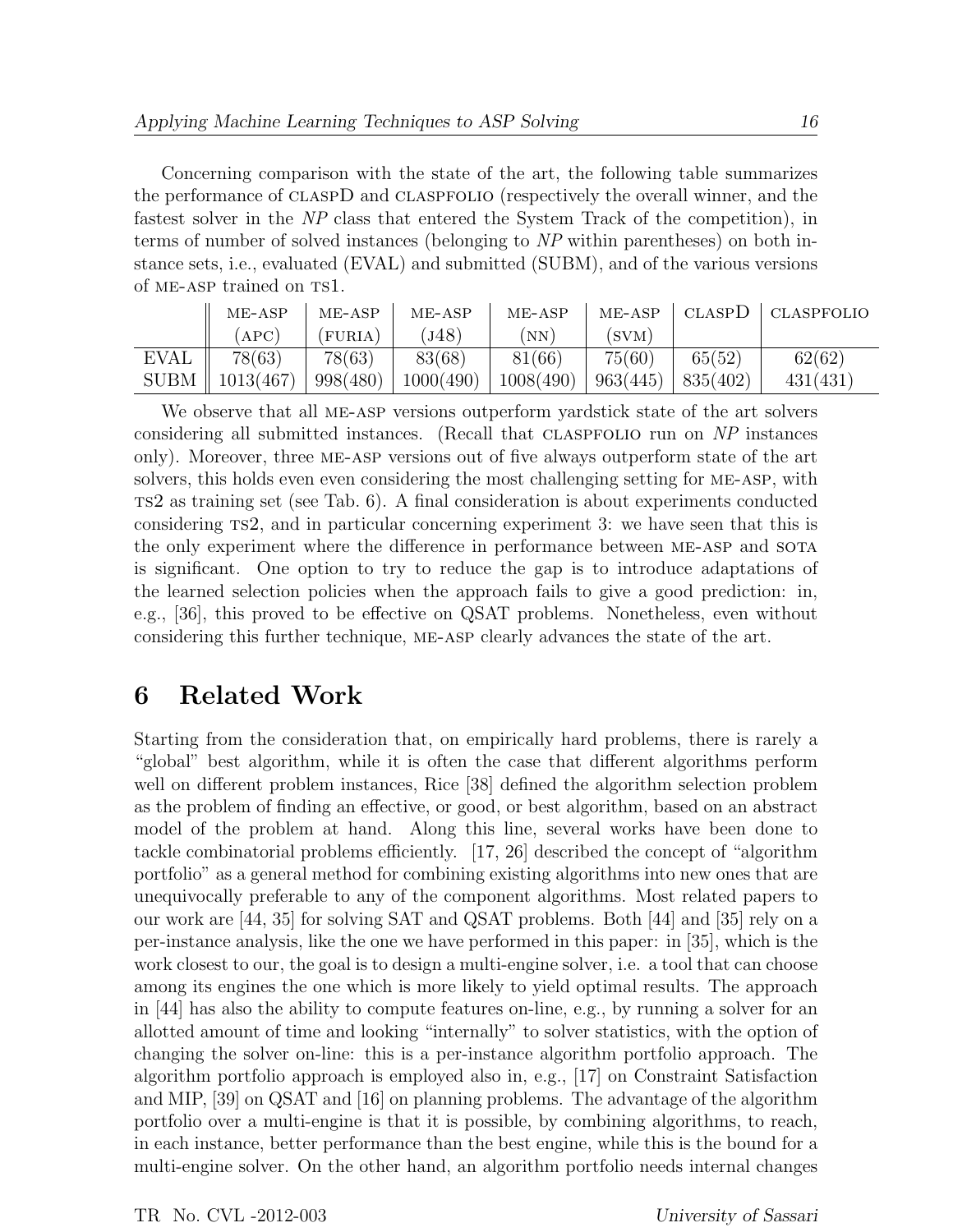in the code of the engines, while the multi-engine treats the engines as black-box, thus no internal modification, even minor, is requested, resulting in higher modularity for this approach: when a new engine is added, there is just the need to update the model. It has to be noticed that both [35] and [44] reached very good results, e.g., aqme, the multi-engine solver implementing the approach in [35] had top performance at the 2007 QBF competition<sup>4</sup> . [36] extends [35] by introducing a self-adaptation of the learned selection policies when the approach fails to give a good prediction.

Other approaches work by designing methods for automatically tuning and configuring the solver parameters: this approach is followed in, e.g., [22, 21] for solving SAT and MIP problems, and [42] for planning problems. An overview can be found in [19].

In ASP, the approach implemented in claspfolio [10] mixes characteristics of the algorithm portfolio approach with others more similar to this second trend: it works by selecting the most promising CLASP internal configuration on the basis of both static and dynamic features of the input program, the latter obtained by running clasp for a given amount of time. In claspfolio, features are extracted by means of the claspre tool. Thus, like the algorithms portfolio approaches, it can compute both static and dynamic features, while trying to automatically configure the "best" clasp configuration on the basis of the computed features. An alternative approach is followed in the DORS framework of  $[2]$ , where in the off-line learning phase, carried out on representative programs from a given domain, a heuristic ordering is selected to be then used in smodels when solving other programs from the same domain. The target of this work seems to be real-world problem domains where instances have similar structures, and heuristic ordering learned in some (possibly small) instances in the domain can help to improve the performance on other (possibly big) instances.

# 7 Conclusion

In this paper we have applied machine learning techniques to ASP solving with the goal of developing a fast and robust multi-engine ASP solver. To this end, we have: (i) specified a number of cheap-to-compute syntactic features that allow for accurate classification of ground ASP programs;  $(ii)$  applied five multinomial classification methods to learning algorithm selection strategies;  $(iii)$  implemented these techniques in our multi-engine solver me-asp, which is available for download at http: //www.mat.unical.it/ricca/me-asp. The performance of me-asp was assessed on three experiments, which were conceived for checking efficiency and robustness of our approach, involving different training and test sets of instances taken from the ones submitted to the System Track of the 3rd ASP competition. Our analysis shows that, our multi-engine solver me-asp is very robust and efficient, and outperforms both its component engines and state of the art solvers.

As far as future work is concerned, we are setting up an experimental analysis to compare ME-ASP with the DORS framework [2]. At the time of writing we have not been able to build DORS in such a way that it can be run on our cluster CyberSAR.

 $^{4}$ http:www.qbflib.org/qbfeval.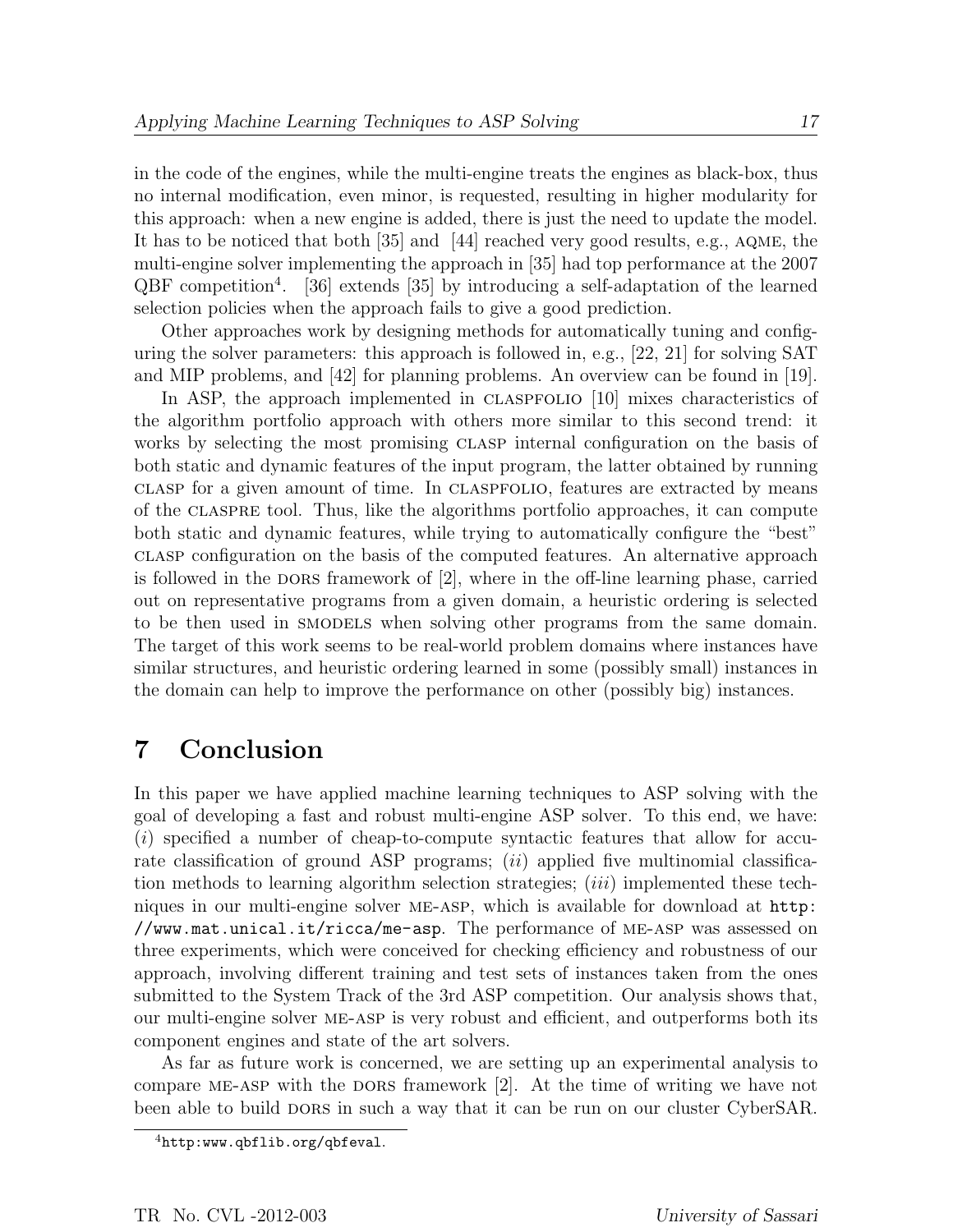We are solving this technical problem with the help of the author of DORS whom we thank for his assistance.

# References

- [1] D.W. Aha, D. Kibler, and M.K. Albert. Instance-based learning algorithms. Machine learning, 6(1):37–66, 1991.
- [2] Marcello Balduccini. Learning and using domain-specific heuristics in ASP solvers. AI Communications – The European Journal on Artificial Intelligence, 24(2):147– 164, 2011.
- [3] Chitta Baral. Knowledge Representation, Reasoning and Declarative Problem Solving. Cambridge University Press, Tempe, Arizona, 2003.
- [4] Francesco Calimeri, Giovambattista Ianni, and Francesco Ricca. The third answer set programming system competition, since 2011. https://www.mat.unical.it/ aspcomp2011/.
- [5] Francesco Calimeri, Giovambattista Ianni, Francesco Ricca, Mario Alviano, Annamaria Bria, Gelsomina Catalano, Susanna Cozza, Wolfgang Faber, Onofrio Febbraro, Nicola Leone, Marco Manna, Alessandra Martello, Claudio Panetta, Simona Perri, Kristian Reale, Maria Carmela Santoro, Marco Sirianni, Giorgio Terracina, and Pierfrancesco Veltri. The Third Answer Set Programming Competition: Preliminary Report of the System Competition Track. In Proc. of LPNMR11., pages 388–403, Vancouver, Canada, 2011. LNCS Springer.
- [6] C. Cortes and V. Vapnik. Support-vector networks. Machine learning, 20(3):273– 297, 1995.
- [7] Leonardo Mendonça de Moura and Nikolaj Bjørner. Z3: An Efficient SMT Solver. In TACAS, pages 337–340, 2008.
- [8] Christian Drescher, Martin Gebser, Torsten Grote, Benjamin Kaufmann, Arne König, Max Ostrowski, and Torsten Schaub. Conflict-Driven Disjunctive Answer Set Solving. In Gerhard Brewka and Jérôme Lang, editors, *Proceedings of the* Eleventh International Conference on Principles of Knowledge Representation and Reasoning (KR 2008), pages 422–432, Sydney, Australia, 2008. AAAI Press.
- [9] Niklas Eén and Niklas Sörensson. An Extensible SAT-solver. In Theory and Applications of Satisfiability Testing, 6th International Conference, SAT 2003., pages 502–518. LNCS Springer, 2003.
- [10] Martin Gebser, Roland Kaminski, Benjamin Kaufmann, Torsten Schaub, Marius Thomas Schneider, and Stefan Ziller. A portfolio solver for answer set programming: Preliminary report. In James P. Delgrande and Wolfgang Faber, editors,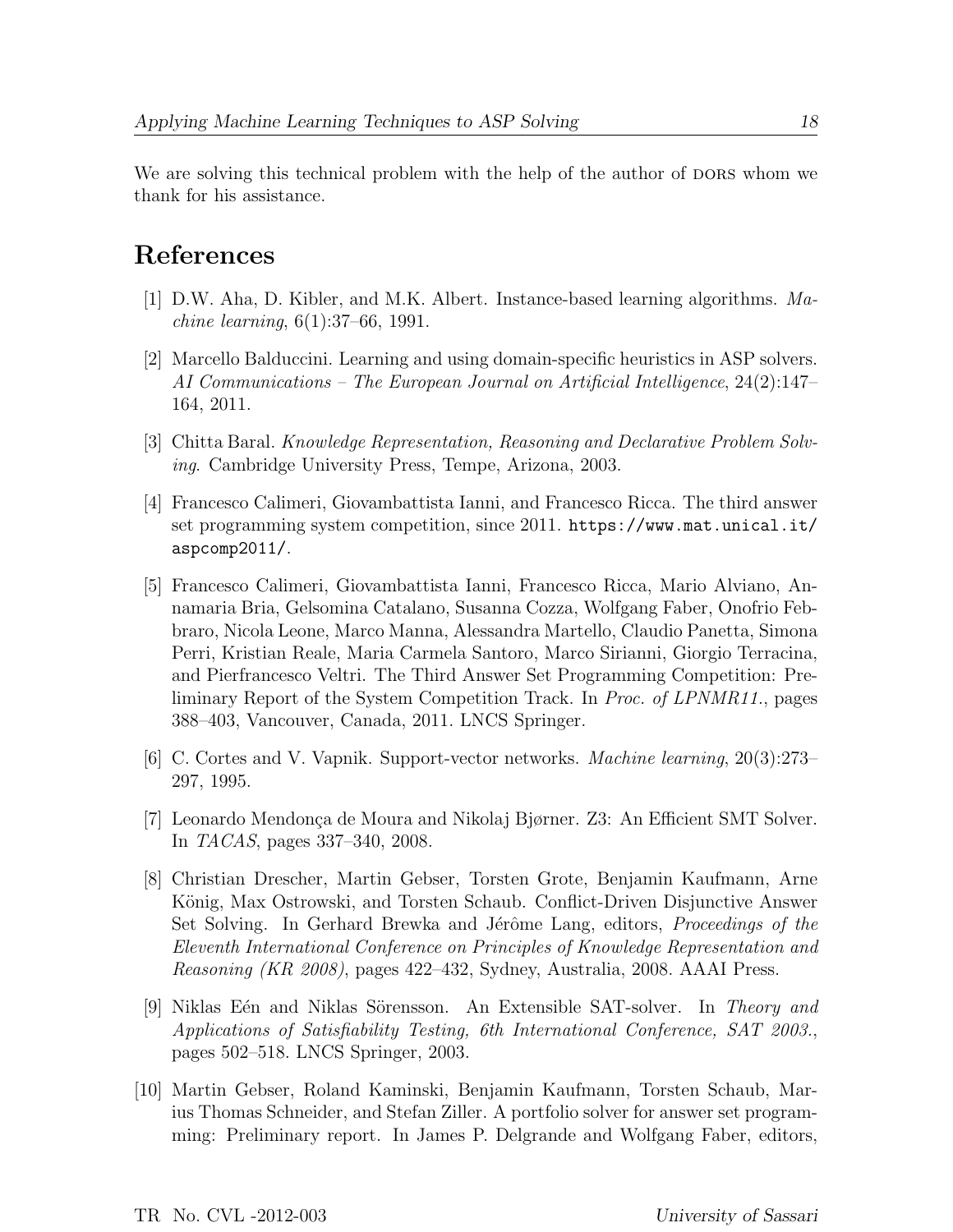Proc. of the 11th International Conference on Logic Programming and Nonmonotonic Reasoning (LPNMR), volume 6645 of LNCS, pages 352–357, Vancouver, Canada, 2011. Springer.

- [11] Martin Gebser, Benjamin Kaufmann, André Neumann, and Torsten Schaub. Conflict-driven answer set solving. In Twentieth International Joint Conference on Artificial Intelligence (IJCAI-07), pages 386–392, Hyderabad, India, January 2007. Morgan Kaufmann Publishers.
- [12] Martin Gebser, Torsten Schaub, and Sven Thiele. GrinGo : A New Grounder for Answer Set Programming. In Chitta Baral, Gerhard Brewka, and John S. Schlipf, editors, Logic Programming and Nonmonotonic Reasoning, 9th International Conference, LPNMR 2007, Tempe, AZ, USA, May 15-17, 2007, Proceedings, volume 4483 of Lecture Notes in Computer Science, pages 266–271, Tempe, Arizona, 2007. Springer.
- [13] Michael Gelfond and Nicola Leone. Logic Programming and Knowledge Representation – the A-Prolog perspective . Artificial Intelligence,  $138(1-2)$ : 3–38, 2002.
- [14] Michael Gelfond and Vladimir Lifschitz. The Stable Model Semantics for Logic Programming. In Logic Programming: Proceedings Fifth Intl Conference and Symposium, pages 1070–1080, Cambridge, Mass., 1988. MIT Press.
- [15] Michael Gelfond and Vladimir Lifschitz. Classical Negation in Logic Programs and Disjunctive Databases. New Generation Computing, 9:365–385, 1991.
- [16] Alfonso Gerevini, Alessandro Saetti, and Mauro Vallati. An automatically configurable portfolio-based planner with macro-actions: Pbp. In Alfonso Gerevini, Adele E. Howe, Amedeo Cesta, and Ioannis Refanidis, editors, Proc. of the 19th International Conference on Automated Planning and Scheduling, Thessaloniki, Greece, 2009. AAAI.
- [17] Carla P. Gomes and Bart Selman. Algorithm portfolios. Artificial Intelligence, 126(1-2):43–62, 2001.
- [18] A. Halder, A. Ghosh, and S. Ghosh. Aggregation pheromone density based pattern classification. Fundamenta Informaticae, 92(4):345–362, 2009.
- [19] Holger H. Hoos. Programming by optimization. Communucations of the ACM, 55(2):70–80, 2012.
- [20] J. Hühn and E. Hüllermeier. Furia: an algorithm for unordered fuzzy rule induction. Data Mining and Knowledge Discovery, 19(3):293–319, 2009.
- [21] Frank Hutter, Holger H. Hoos, and Kevin Leyton-Brown. Automated configuration of mixed integer programming solvers. In Andrea Lodi, Michela Milano, and Paolo Toth, editors, Proc. of the 7th International Conference on Integration of AI and OR Techniques in Constraint Programming for Combinatorial Optimization Problems, volume 6140 of LNCS, pages 186–202, Bologna, Italy, 2010. Springer.

TR No. CVL -2012-003 University of Sassari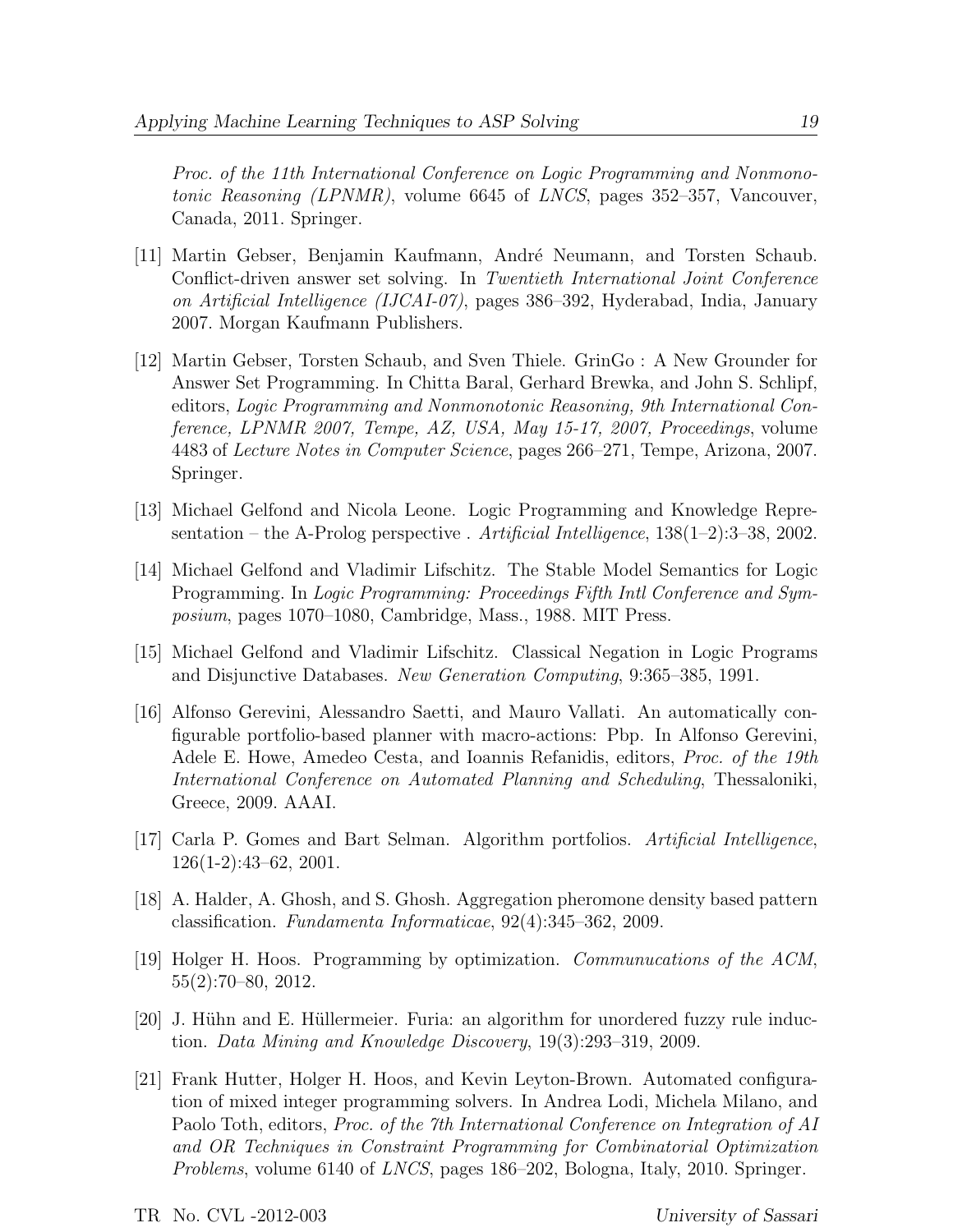- [22] Frank Hutter, Holger H. Hoos, Kevin Leyton-Brown, and Thomas Stützle. Paramils: An automatic algorithm configuration framework. *Journal of Artifi*cial Intelligence Research, 36:267–306, 2009.
- [23] Tomi Janhunen. Some (in)translatability results for normal logic programs and propositional theories. Journal of Applied Non-Classical Logics, 16:35–86, 2006.
- [24] Tomi Janhunen, Ilkka Niemelä, and Mark Sevalnev. Computing stable models via reductions to difference logic. In *Proceedings of the 10th International Conference* on Logic Programming and Nonmonotonic Reasoning (LPNMR), LNCS, pages 142–154, Postdam, Germany, 2009. Springer.
- [25] Nicola Leone, Gerald Pfeifer, Wolfgang Faber, Thomas Eiter, Georg Gottlob, Simona Perri, and Francesco Scarcello. The DLV System for Knowledge Representation and Reasoning. ACM Transactions on Computational Logic, 7(3):499–562, July 2006.
- [26] K. Leyton-Brown, E. Nudelman, G. Andrew, J. Mcfadden, and Y. Shoham. A portfolio approach to algorithm selection. In In IJCAI-03, 2003.
- [27] Yuliya Lierler. Disjunctive Answer Set Programming via Satisfiability. In Chitta Baral, Gianluigi Greco, Nicola Leone, and Giorgio Terracina, editors, Logic Programming and Nonmonotonic Reasoning — 8th International Conference, LP-NMR'05, Diamante, Italy, September 2005, Proceedings, volume 3662 of Lecture Notes in Computer Science, pages 447–451. Springer Verlag, September 2005.
- [28] Yuliya Lierler. Abstract Answer Set Solvers. In Logic Programming, 24th International Conference (ICLP 2008), volume 5366 of Lecture Notes in Computer Science, pages 377–391. Springer, 2008.
- [29] Vladimir Lifschitz. Answer Set Planning. In Danny De Schreye, editor, Proceedings of the 16th International Conference on Logic Programming (ICLP'99), pages 23– 37, Las Cruces, New Mexico, USA, November 1999. The MIT Press.
- [30] V. Wiktor Marek and Mirosław Truszczyński. Stable models and an alternative logic programming paradigm. CoRR, cs.LO/9809032, 1998.
- [31] Maarten Mariën, Johan Wittocx, Marc Denecker, and Maurice Bruynooghe. Sat(id): Satisfiability of propositional logic extended with inductive definitions. In Proc. of the 11th International Conference on Theory and Applications of Satisfi*ability Testing*  $(SAT)$ *, LNCS, pages 211–224, Guangzhou, China, 2008. Springer.*
- [32] A. Masoni, M. Carpinelli, G. Fenu, A. Bosin, D. Mura, I. Porceddu, and G. Zanetti. Cybersar: A lambda grid computing infrastructure for advanced applications. In Nuclear Science Symposium Conference Record (NSS/MIC), 2009 IEEE, pages 481–483. IEEE, 2009.